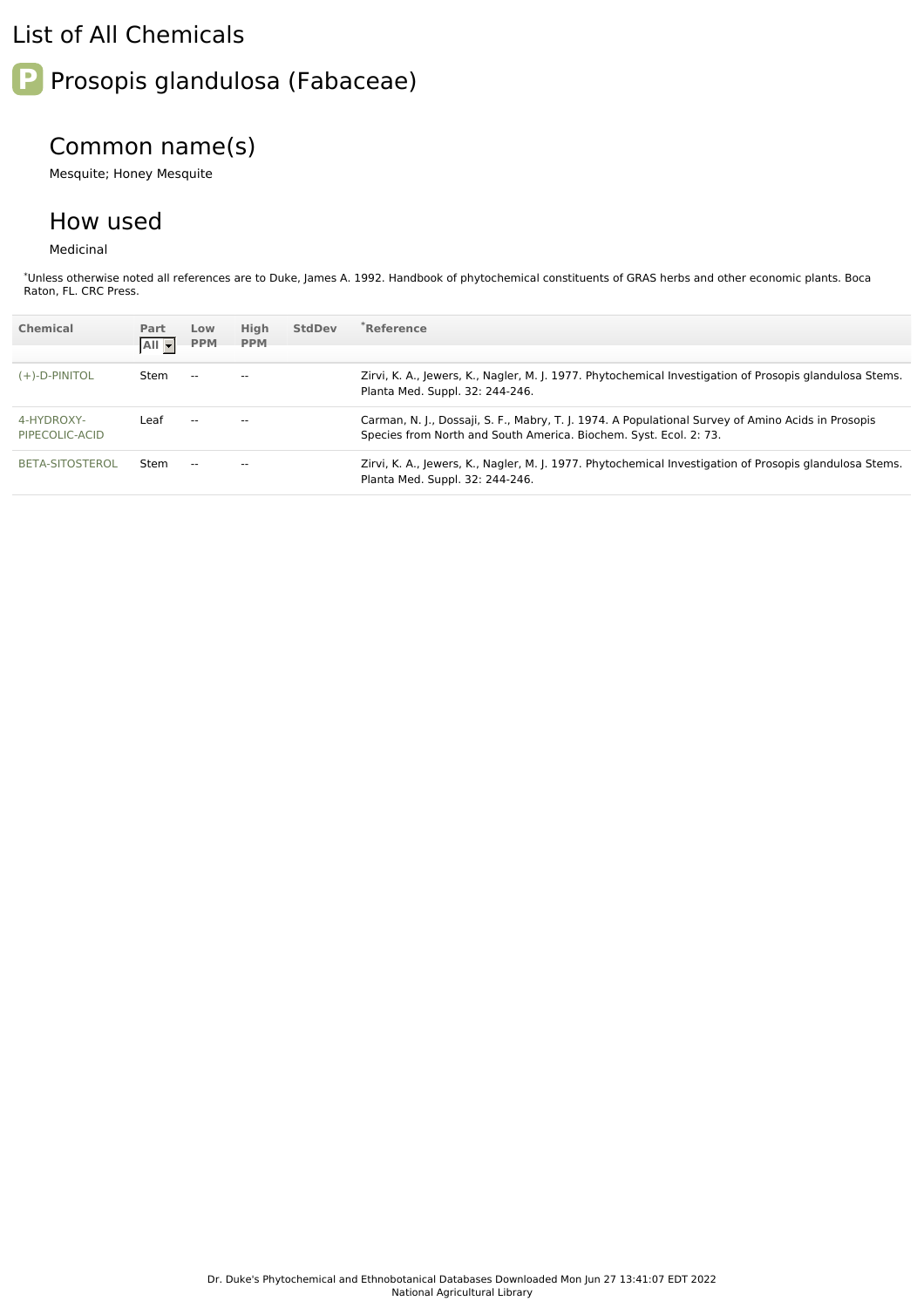| <b>Activities (47)</b>                        |                                                                                                                                                                                              |
|-----------------------------------------------|----------------------------------------------------------------------------------------------------------------------------------------------------------------------------------------------|
| Androgenic                                    |                                                                                                                                                                                              |
| Angiogenic                                    |                                                                                                                                                                                              |
| Anorexic                                      | Martindale's 28th                                                                                                                                                                            |
| Antiadenomic                                  | Merck 11th Edition                                                                                                                                                                           |
| Antiandrogenic                                | Malini, T. and Vanithakumari, G. 1989. Rat Toxicity Studies With B-Sitosterol. Journal of Ethnopharmacology, 28: 221-234, 1990.                                                              |
| Antibacterial                                 | Recently became Internat. J. Crude Drug Res. 28(1,2,3,4):1990, page 155.                                                                                                                     |
| Anticancer (Breast)                           | Madhavi, D. L., Bomser, J., Smith, M., Singletary, K. 1998. Isolation of Bioactive Constituents from Vaccinium myrtillus (Bilberry) Fruits<br>and Cell Cultures. Plant Sci., 131(1): 95-103. |
|                                               |                                                                                                                                                                                              |
| Anticancer (Cervix)                           |                                                                                                                                                                                              |
| Anticancer (Lung)                             |                                                                                                                                                                                              |
| Antiedemic IC54=320 mg/kg orl                 |                                                                                                                                                                                              |
| Antiestrogenic                                | Malini, T. and Vanithakumari, G. 1989. Rat Toxicity Studies With B-Sitosterol. Journal of Ethnopharmacology, 28: 221-234, 1990.                                                              |
| Antifeedant                                   | Jacobson, M., Glossary of Plant-Derived Insect Deterrents, CRC Press, Inc., Boca Raton, FL, 213 p, 1990.                                                                                     |
| Antifertility                                 | Malini, T. and Vanithakumari, G. 1989. Rat Toxicity Studies With B-Sitosterol. Journal of Ethnopharmacology, 28: 221-234, 1990.                                                              |
| Antigonadotrophic                             | Malini, T. and Vanithakumari, G. 1989. Rat Toxicity Studies With B-Sitosterol. Journal of Ethnopharmacology, 28: 221-234, 1990.                                                              |
| Antihyperlipoproteinaemic                     | Jeffery B. Harborne and H. Baxter, eds. 1983. Phytochemical Dictionary. A Handbook of Bioactive Compounds from Plants. Taylor &<br>Frost, London. 791 pp.                                    |
|                                               |                                                                                                                                                                                              |
| Antiinflammatory                              |                                                                                                                                                                                              |
| Antileukemic                                  |                                                                                                                                                                                              |
| Antilymphomic                                 |                                                                                                                                                                                              |
| Antimutagenic 250 ug/ml                       |                                                                                                                                                                                              |
| Antiophidic 2.3 mg mus                        | Economic & Medicinal Plant Research, 5: 363.                                                                                                                                                 |
| Antioxidant IC44=10 uM                        |                                                                                                                                                                                              |
| Antiprogestational                            | Malini, T. and Vanithakumari, G. 1989. Rat Toxicity Studies With B-Sitosterol. Journal of Ethnopharmacology, 28: 221-234, 1990.                                                              |
| Antiprostaglandin 30 mg/day/12                |                                                                                                                                                                                              |
| wks                                           |                                                                                                                                                                                              |
| Antiprostatadenomic                           | Merck 11th Edition                                                                                                                                                                           |
| Antiprostatitic 10-20 mg 3<br>x/day/orl man   |                                                                                                                                                                                              |
| Antipyretic                                   | Neuwinger, H. D. 1996. African Ethnobotany - Poisons and Drugs. Chapman & Hall, New York. 941 pp.                                                                                            |
| Antitumor (Breast)                            | Madhavi, D. L., Bomser, J., Smith, M., Singletary, K. 1998. Isolation of Bioactive Constituents from Vaccinium myrtillus (Bilberry) Fruits and Cell Cultures. Plant Sci., 131(1): 95-103.    |
| Antitumor (Cervix)                            |                                                                                                                                                                                              |
| Antitumor (Lung)                              |                                                                                                                                                                                              |
| Antiviral                                     | Abid Ali Khan, M.M., Jain, D.C., Bhakuni, R.S., Zaim, M., and Thakur, R.S. 1991. Occurrence of some antiviral sterols in Artemisia annua.<br>Plant Science, 75: 161-165, 1991.               |
| Apoptotic                                     |                                                                                                                                                                                              |
| Artemicide LC50=110 ppm                       | Jung, J.H., Pummangura, S., Chaichantipyuth, c., Patarapanich, C., and McLaughlin, J.L. 1989. Bioactive Constituents of Melodorum<br>fruticosum. Phytochemistry. 29(5): 1667-1670. 1990.     |
| Cancer-Preventive                             | Stitt, P. A. Why George Should Eat Broccoli. Dougherty Co, Milwaukee, WI, 1990, 399 pp.                                                                                                      |
| Candidicide                                   | Recently became Internat. J. Crude Drug Res. 28(1,2,3,4):1990, page 155.                                                                                                                     |
| Caspase-8-Inducer                             |                                                                                                                                                                                              |
| Estrogenic                                    |                                                                                                                                                                                              |
| Febrifuge                                     | Neuwinger, H. D. 1996. African Ethnobotany - Poisons and Drugs. Chapman & Hall, New York. 941 pp.                                                                                            |
| Gonadotrophic                                 | Malini, T. and Vanithakumari, G. 1989. Rat Toxicity Studies With B-Sitosterol. Journal of Ethnopharmacology, 28: 221-234, 1990.                                                              |
| Hepatoprotective                              |                                                                                                                                                                                              |
| Hypocholesterolemic 2-6<br>g/man/day/orl      | Martindale's 30th                                                                                                                                                                            |
| Hypocholesterolemic 9-3,330<br>mg/man/day/orl | Martindale's 28th                                                                                                                                                                            |
| Hypoglycemic                                  | Ivorra, M.D., Paya, M., and Villar, A. 1989. A Review of Natural Products and Plants as Potential Antidiabetic Drugs. Journal of<br>Ethnopharmacology, 27: 243-275, 1989.                    |
| Hypolipidemic 2-6 g/day<br>Pesticide          |                                                                                                                                                                                              |
| Spermicide                                    | Malini, T. and Vanithakumari, G. 1989. Rat Toxicity Studies With B-Sitosterol. Journal of Ethnopharmacology, 28: 221-234, 1990.                                                              |
| Ubiquiot                                      | Jeffery B. Harborne and H. Baxter, eds. 1983. Phytochemical Dictionary. A Handbook of Bioactive Compounds from Plants. Taylor &<br>Frost, London. 791 pp.                                    |
| Ulcerogenic 500 mg/kg ipr rat                 |                                                                                                                                                                                              |
|                                               |                                                                                                                                                                                              |
| BETA-SITOSTEROL<br>Flower<br>- - -            | Ahmed, N., Razaq, S. 1986. Chemical Investigation of Prosopis glandulosa Flowers. Fitoterapia 57 6:<br>457.                                                                                  |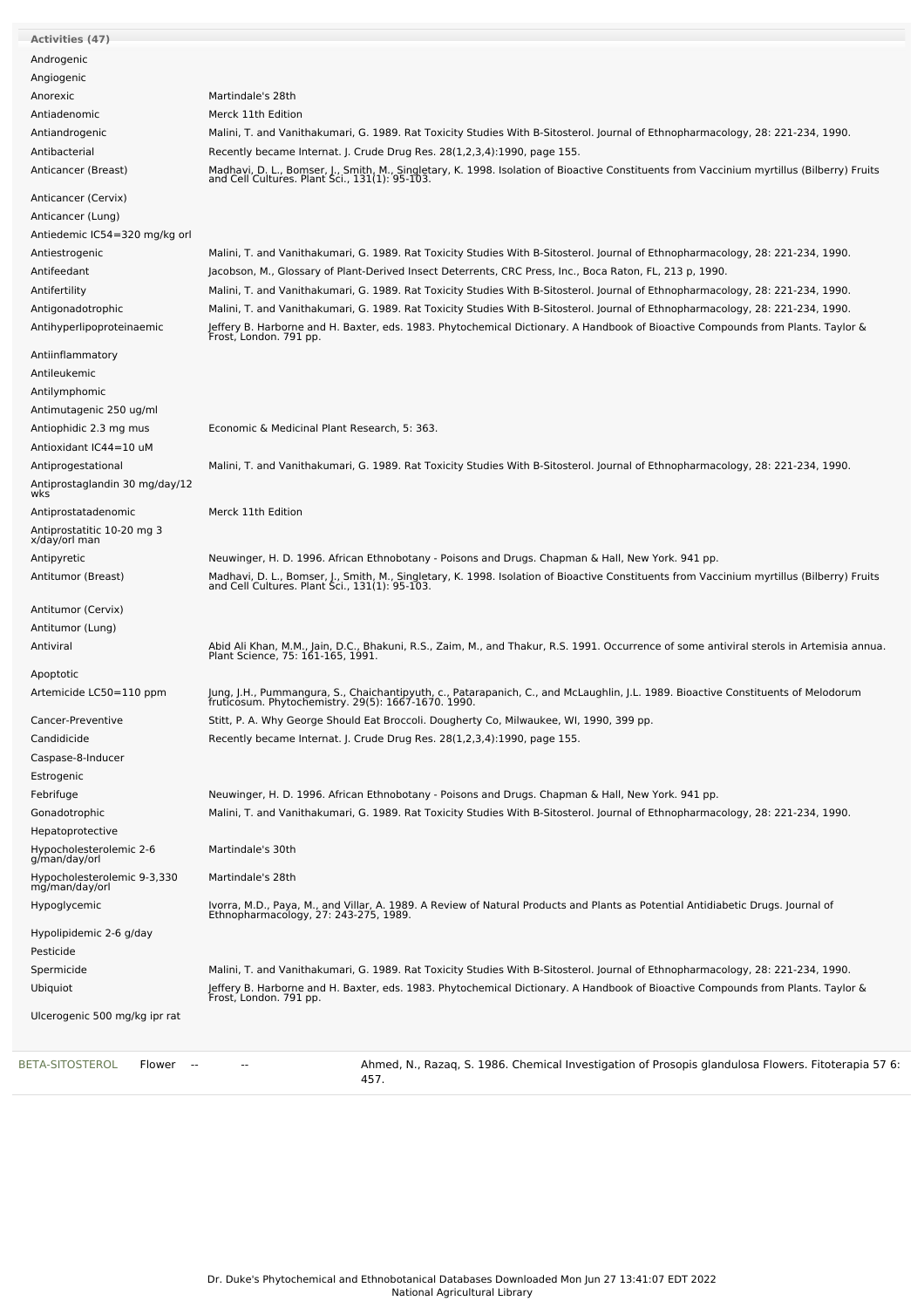| <b>Activities (47)</b>                   |                                                                                                                                                                                              |
|------------------------------------------|----------------------------------------------------------------------------------------------------------------------------------------------------------------------------------------------|
|                                          |                                                                                                                                                                                              |
| Androgenic                               |                                                                                                                                                                                              |
| Angiogenic                               |                                                                                                                                                                                              |
| Anorexic                                 | Martindale's 28th                                                                                                                                                                            |
| Antiadenomic                             | Merck 11th Edition                                                                                                                                                                           |
| Antiandrogenic                           | Malini, T. and Vanithakumari, G. 1989. Rat Toxicity Studies With B-Sitosterol. Journal of Ethnopharmacology, 28: 221-234, 1990.                                                              |
| Antibacterial                            | Recently became Internat. J. Crude Drug Res. 28(1,2,3,4):1990, page 155.                                                                                                                     |
| Anticancer (Breast)                      |                                                                                                                                                                                              |
|                                          | Madhavi, D. L., Bomser, J., Smith, M., Singletary, K. 1998. Isolation of Bioactive Constituents from Vaccinium myrtillus (Bilberry) Fruits and Cell Cultures. Plant Sci., 131(1): 95-103.    |
| Anticancer (Cervix)                      |                                                                                                                                                                                              |
| Anticancer (Lung)                        |                                                                                                                                                                                              |
| Antiedemic IC54=320 mg/kg orl            |                                                                                                                                                                                              |
| Antiestrogenic                           | Malini, T. and Vanithakumari, G. 1989. Rat Toxicity Studies With B-Sitosterol. Journal of Ethnopharmacology, 28: 221-234, 1990.                                                              |
| Antifeedant                              |                                                                                                                                                                                              |
|                                          | Jacobson, M., Glossary of Plant-Derived Insect Deterrents, CRC Press, Inc., Boca Raton, FL, 213 p, 1990.                                                                                     |
| Antifertility                            | Malini, T. and Vanithakumari, G. 1989. Rat Toxicity Studies With B-Sitosterol. Journal of Ethnopharmacology, 28: 221-234, 1990.                                                              |
| Antigonadotrophic                        | Malini, T. and Vanithakumari, G. 1989. Rat Toxicity Studies With B-Sitosterol. Journal of Ethnopharmacology, 28: 221-234, 1990.                                                              |
| Antihyperlipoproteinaemic                | Jeffery B. Harborne and H. Baxter, eds. 1983. Phytochemical Dictionary. A Handbook of Bioactive Compounds from Plants. Taylor &<br>Frost, London. 791 pp.                                    |
|                                          |                                                                                                                                                                                              |
| Antiinflammatory                         |                                                                                                                                                                                              |
| Antileukemic                             |                                                                                                                                                                                              |
| Antilymphomic                            |                                                                                                                                                                                              |
| Antimutagenic 250 ug/ml                  |                                                                                                                                                                                              |
| Antiophidic 2.3 mg mus                   | Economic & Medicinal Plant Research, 5: 363.                                                                                                                                                 |
| Antioxidant IC44=10 uM                   |                                                                                                                                                                                              |
| Antiprogestational                       | Malini, T. and Vanithakumari, G. 1989. Rat Toxicity Studies With B-Sitosterol. Journal of Ethnopharmacology, 28: 221-234, 1990.                                                              |
| Antiprostaglandin 30 mg/day/12           |                                                                                                                                                                                              |
| wks                                      |                                                                                                                                                                                              |
| Antiprostatadenomic                      | Merck 11th Edition                                                                                                                                                                           |
| Antiprostatitic 10-20 mg 3               |                                                                                                                                                                                              |
| x/day/orl man                            |                                                                                                                                                                                              |
| Antipyretic                              | Neuwinger, H. D. 1996. African Ethnobotany - Poisons and Drugs. Chapman & Hall, New York. 941 pp.                                                                                            |
| Antitumor (Breast)                       |                                                                                                                                                                                              |
|                                          | Madhavi, D. L., Bomser, J., Smith, M., Singletary, K. 1998. Isolation of Bioactive Constituents from Vaccinium myrtillus (Bilberry) Fruits<br>and Cell Cultures. Plant Sci., 131(1): 95-103. |
| Antitumor (Cervix)                       |                                                                                                                                                                                              |
| Antitumor (Lung)                         |                                                                                                                                                                                              |
| Antiviral                                | Abid Ali Khan, M.M., Jain, D.C., Bhakuni, R.S., Zaim, M., and Thakur, R.S. 1991. Occurrence of some antiviral sterols in Artemisia annua.<br>Plant Science, 75: 161-165, 1991.               |
|                                          |                                                                                                                                                                                              |
| Apoptotic                                |                                                                                                                                                                                              |
| Artemicide LC50=110 ppm                  |                                                                                                                                                                                              |
|                                          |                                                                                                                                                                                              |
|                                          | Jung, J.H., Pummangura, S., Chaichantipyuth, c., Patarapanich, C., and McLaughlin, J.L. 1989. Bioactive Constituents of Melodorum<br>fruticosum. Phytochemistry. 29(5): 1667-1670. 1990.     |
| Cancer-Preventive                        | Stitt, P. A. Why George Should Eat Broccoli. Dougherty Co, Milwaukee, WI, 1990, 399 pp.                                                                                                      |
| Candidicide                              | Recently became Internat. J. Crude Drug Res. 28(1,2,3,4):1990, page 155.                                                                                                                     |
| Caspase-8-Inducer                        |                                                                                                                                                                                              |
| Estrogenic                               |                                                                                                                                                                                              |
| Febrifuge                                | Neuwinger, H. D. 1996. African Ethnobotany - Poisons and Drugs. Chapman & Hall, New York. 941 pp.                                                                                            |
|                                          | Malini, T. and Vanithakumari, G. 1989. Rat Toxicity Studies With B-Sitosterol. Journal of Ethnopharmacology, 28: 221-234, 1990.                                                              |
| Gonadotrophic                            |                                                                                                                                                                                              |
| Hepatoprotective                         |                                                                                                                                                                                              |
| Hypocholesterolemic 2-6<br>g/man/day/orl | Martindale's 30th                                                                                                                                                                            |
| Hypocholesterolemic 9-3,330              | Martindale's 28th                                                                                                                                                                            |
| mg/man/day/orl                           |                                                                                                                                                                                              |
| Hypoglycemic                             |                                                                                                                                                                                              |
|                                          | Ivorra, M.D., Paya, M., and Villar, A. 1989. A Review of Natural Products and Plants as Potential Antidiabetic Drugs. Journal of<br>Ethnopharmacology, 27: 243-275, 1989.                    |
| Hypolipidemic 2-6 g/day                  |                                                                                                                                                                                              |
| Pesticide                                |                                                                                                                                                                                              |
| Spermicide                               | Malini, T. and Vanithakumari, G. 1989. Rat Toxicity Studies With B-Sitosterol. Journal of Ethnopharmacology, 28: 221-234, 1990.                                                              |
| Ubiquiot                                 | Jeffery B. Harborne and H. Baxter, eds. 1983. Phytochemical Dictionary. A Handbook of Bioactive Compounds from Plants. Taylor &<br>Frost, London. 791 pp.                                    |
| Ulcerogenic 500 mg/kg ipr rat            |                                                                                                                                                                                              |
|                                          |                                                                                                                                                                                              |
|                                          |                                                                                                                                                                                              |
|                                          |                                                                                                                                                                                              |
| <b>CAMPESTEROL</b><br>Stem               | Zirvi, K. A., Jewers, K., Nagler, M. J. 1977. Phytochemical Investigation of Prosopis glandulosa Stems.<br>Planta Med. Suppl. 32: 244-246.                                                   |
|                                          |                                                                                                                                                                                              |
| <b>Activities (2)</b>                    |                                                                                                                                                                                              |
| Antioxidant IC37=10 uM                   |                                                                                                                                                                                              |
| Hypocholesterolemic                      | Duke, J. A. Writeups or information summaries on approximately 2,000 economic plants, USDA, ARS, Beltsville, MD 20705.                                                                       |
|                                          |                                                                                                                                                                                              |
| DOTRIACONTAN-1-<br>Stem<br>OL            | Zirvi, K. A., Jewers, K., Nagler, M. J. 1977. Phytochemical Investigation of Prosopis glandulosa Stems.<br>Planta Med. Suppl. 32: 244-246.                                                   |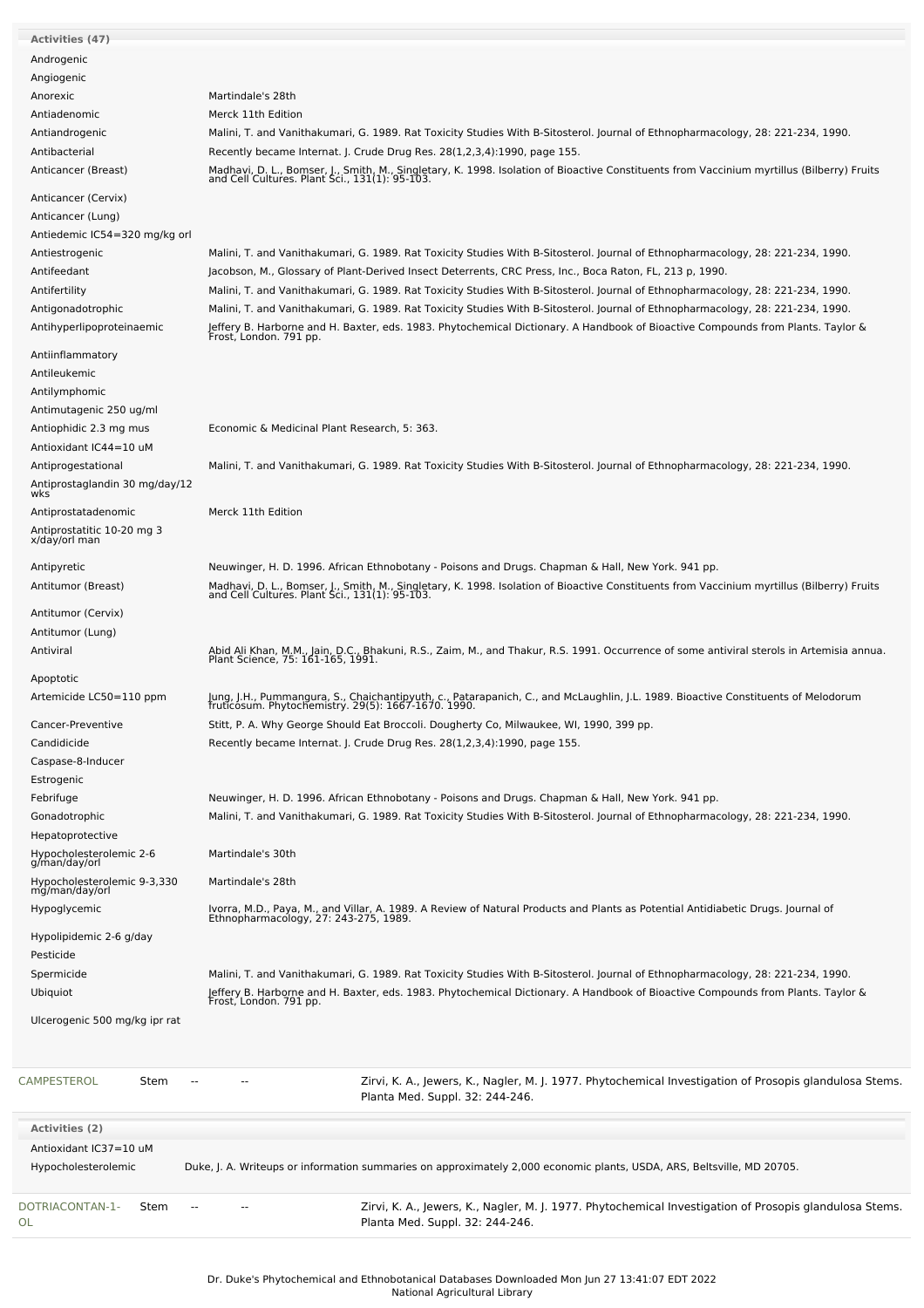| HENTRIACONTAN-1-<br>OL                              | Stem                                                            |  |                                              | Zirvi, K. A., Jewers, K., Nagler, M. J. 1977. Phytochemical Investigation of Prosopis glandulosa Stems.<br>Planta Med. Suppl. 32: 244-246.                                                           |  |
|-----------------------------------------------------|-----------------------------------------------------------------|--|----------------------------------------------|------------------------------------------------------------------------------------------------------------------------------------------------------------------------------------------------------|--|
| HEPTACOSAN-1-OL                                     | Stem                                                            |  |                                              | Zirvi, K. A., Jewers, K., Nagler, M. J. 1977. Phytochemical Investigation of Prosopis glandulosa Stems.<br>Planta Med. Suppl. 32: 244-246.                                                           |  |
| HEXACOSAN-1-OL                                      | Stem                                                            |  |                                              | Zirvi, K. A., Jewers, K., Nagler, M. J. 1977. Phytochemical Investigation of Prosopis glandulosa Stems.<br>Planta Med. Suppl. 32: 244-246.                                                           |  |
| <b>JULIFLORIDINE</b>                                | Leaf                                                            |  | --                                           | Ahmad, V. U., Usmanghani, K., Najmus-Saqib, Q. 1979. Occurence of Julifloridine in Prosopis<br>glandulosa Torr. Sci. Pharm. 47: 333-334.                                                             |  |
| <b>JULIPROSOPINE</b>                                | Leaf                                                            |  |                                              | $\ast$                                                                                                                                                                                               |  |
| <b>Activities (2)</b><br>Antibacterial<br>Pesticide |                                                                 |  |                                              | Recio, M. C., Rios, J. L., and Villar, A., A review of some antimicrobial compounds isolated from medicinal plants reported in the literature 1978-1988, Phytotherapy Research, 3(4), 1989, 117-125. |  |
| LINOLEIC-ACID                                       | Plant                                                           |  |                                              | $\ast$                                                                                                                                                                                               |  |
| <b>Activities (27)</b>                              |                                                                 |  |                                              |                                                                                                                                                                                                      |  |
| 5-Alpha-Reductase-Inhibitor                         |                                                                 |  |                                              |                                                                                                                                                                                                      |  |
| AntiMS                                              |                                                                 |  | Economic & Medicinal Plant Research, 6: 189. |                                                                                                                                                                                                      |  |
| Antiacne                                            |                                                                 |  |                                              |                                                                                                                                                                                                      |  |
| Antialopecic                                        |                                                                 |  |                                              |                                                                                                                                                                                                      |  |
| Antianaphylactic                                    |                                                                 |  | Economic & Medicinal Plant Research, 6: 189. |                                                                                                                                                                                                      |  |
| Antiandrogenic<br>Antiarteriosclerotic              |                                                                 |  |                                              |                                                                                                                                                                                                      |  |
| Antiarthritic                                       |                                                                 |  | Economic & Medicinal Plant Research, 6: 189. |                                                                                                                                                                                                      |  |
| Anticoronary                                        |                                                                 |  |                                              |                                                                                                                                                                                                      |  |
|                                                     |                                                                 |  |                                              | Jeffery B. Harborne and H. Baxter, eds. 1983. Phytochemical Dictionary. A Handbook of Bioactive Compounds from Plants. Taylor & Frost,<br>London. 791 pp.                                            |  |
| Antieczemic                                         |                                                                 |  | Economic & Medicinal Plant Research, 6: 189. |                                                                                                                                                                                                      |  |
|                                                     | Antifibrinolytic<br>Economic & Medicinal Plant Research, 1: 53. |  |                                              |                                                                                                                                                                                                      |  |
| Antigranular<br>Antihistaminic                      |                                                                 |  | Economic & Medicinal Plant Research, 6: 189. |                                                                                                                                                                                                      |  |
| Antiinflammatory IC50=31                            |                                                                 |  |                                              |                                                                                                                                                                                                      |  |
| uМ<br>Antileukotriene-D4 IC50=31<br>uМ              |                                                                 |  |                                              |                                                                                                                                                                                                      |  |
| Antimenorrhagic                                     |                                                                 |  |                                              | Pizzorno, J.E. and Murray, M.T. 1985. A Textbook of Natural Medicine. John Bastyr College Publications, Seattle, Washington (Looseleaf).                                                             |  |
| Antiprostatitic                                     |                                                                 |  |                                              | Pizzorno, J.E. and Murray, M.T. 1985. A Textbook of Natural Medicine. John Bastyr College Publications, Seattle, Washington (Looseleaf).                                                             |  |
| Cancer-Preventive                                   |                                                                 |  |                                              | Stitt, P. A. Why George Should Eat Broccoli. Dougherty Co, Milwaukee, WI, 1990, 399 pp.                                                                                                              |  |
| Carcinogenic                                        |                                                                 |  | Science News, 146: 421.                      |                                                                                                                                                                                                      |  |
| Comedolytic                                         |                                                                 |  |                                              |                                                                                                                                                                                                      |  |
| Hepatoprotective                                    |                                                                 |  |                                              |                                                                                                                                                                                                      |  |
| Hypocholesterolemic                                 |                                                                 |  |                                              | Spiller, G. A. 1996 (Spiller, G. A. Ed. 1996. CRC Handbook of Lipids in Human Nutrition. CRC Press. Boca Raton, FL. 233 pp.)                                                                         |  |
| Immunomodulator                                     |                                                                 |  | Economic & Medicinal Plant Research, 6: 189. |                                                                                                                                                                                                      |  |
| Insectifuge<br>Metastatic                           |                                                                 |  | Science News, 146: 421.                      | Jacobson, M., Glossary of Plant-Derived Insect Deterrents, CRC Press, Inc., Boca Raton, FL, 213 p, 1990.                                                                                             |  |
| Nematicide                                          |                                                                 |  |                                              | Nigg, H.N. and Seigler, D.S., eds. 1992. Phytochemical Resources for Medicine and Agriculture. Plenum Press, New York. 445 pp.                                                                       |  |
| Propecic                                            |                                                                 |  |                                              |                                                                                                                                                                                                      |  |
|                                                     |                                                                 |  |                                              |                                                                                                                                                                                                      |  |
| N-METHYL-<br><b>TYRAMINE</b>                        | Leaf                                                            |  |                                              | $\ast$                                                                                                                                                                                               |  |
| Activities (1)                                      |                                                                 |  |                                              |                                                                                                                                                                                                      |  |
| Cancer-Preventive                                   |                                                                 |  |                                              | Stitt, P. A. Why George Should Eat Broccoli. Dougherty Co, Milwaukee, WI, 1990, 399 pp.                                                                                                              |  |
| NONACOSAN-1-OL                                      | Stem                                                            |  |                                              | Zirvi, K. A., Jewers, K., Nagler, M. J. 1977. Phytochemical Investigation of Prosopis glandulosa Stems.<br>Planta Med. Suppl. 32: 244-246.                                                           |  |
| OCTACOSAN-1-OL                                      | Stem                                                            |  |                                              | Zirvi, K. A., Jewers, K., Nagler, M. J. 1977. Phytochemical Investigation of Prosopis glandulosa Stems.<br>Planta Med. Suppl. 32: 244-246.                                                           |  |

**Activities (64)** Abortifacient

AntiHIV IC50=21.8 ug/ml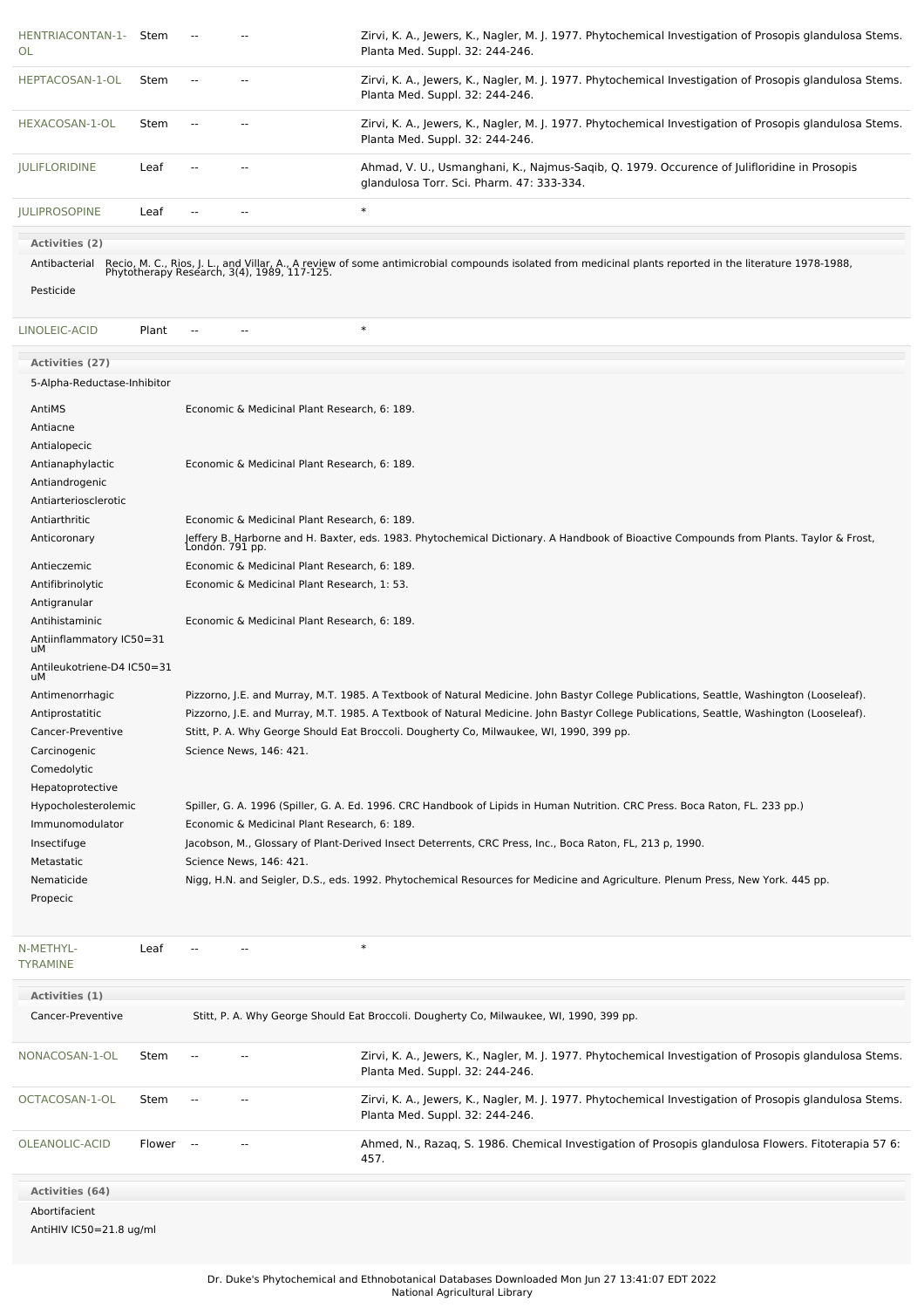| AntiHIV EC50=1.7 ug/ml                                       | Kashiwada, Y., et. al. 1998. Anti-AIDS Agents. 30. Anti-HIV Activity of Oleanolic Acid, Pomolic Acid, and Structurally Related Triterpenoids. J.<br>Nat. Prod., 61 (9): 1090-1095.                                                                                                                                     |
|--------------------------------------------------------------|------------------------------------------------------------------------------------------------------------------------------------------------------------------------------------------------------------------------------------------------------------------------------------------------------------------------|
| AntiPGE2 IC50=24 uM<br>AntiTGF-beta IC50=19-24<br>uМ         |                                                                                                                                                                                                                                                                                                                        |
| Antiallergic                                                 |                                                                                                                                                                                                                                                                                                                        |
| Antiarrhythmic 40 mg/kg                                      |                                                                                                                                                                                                                                                                                                                        |
| Antiatherosclerotic<br>-Antibacterial MIC=625<br>1,250 ug/ml |                                                                                                                                                                                                                                                                                                                        |
| Anticarcinomic                                               | Chiang, L. C., Chiang, W., Chang, M. Y., Ng, L. T., Lin, C. C. 2003. Antileukemic activity of selected natural products in Taiwan. Am J Chin Med,<br>$31(1):37-46.$                                                                                                                                                    |
| Anticariogenic                                               | Leung, A. Y. and Foster, S. 1995. Encyclopedia of Common Natural Ingredients 2nd Ed. John Wiley & Sons, New York. 649 pp.                                                                                                                                                                                              |
| Anticomplement IC40-50<br>0.01 mM/l gpg                      | Hansel, R., Keller, K., Rimpler, H., and Schneider, G. eds. 1992. Hager's Handbuch der Pharmazeutischen Praxis, Drogen (A-D), 1209 pp., 1993<br>(E-O), 970 pp., 1994 (P-Z), 1196 pp. Springer-Verlag, Berlin.                                                                                                          |
| Anticomplement IC80-90<br>$0.05$ mM/l gpg                    | Hansel, R., Keller, K., Rimpler, H., and Schneider, G. eds. 1992. Hager's Handbuch der Pharmazeutischen Praxis, Drogen (A-D), 1209 pp., 1993<br>(E-O), 970 pp., 1994 (P-Z), 1196 pp. Springer-Verlag, Berlin.                                                                                                          |
| Antiedemic IC36=40<br>mg/kg ipr rat                          |                                                                                                                                                                                                                                                                                                                        |
| Antifertility                                                |                                                                                                                                                                                                                                                                                                                        |
| Antigingivitic MIC=625-<br>$1,250$ ug/ml                     |                                                                                                                                                                                                                                                                                                                        |
| Antihepatotoxic                                              |                                                                                                                                                                                                                                                                                                                        |
| Antihyperlipidemic<br>Antiinflammatory 40                    | Aquino, R., De Feo, V., De Simone, F., Pizza, C.*, and Cirino, G. Plant Metabolites. New Compounds And Anti-Inflammatory Activity Of Uncaria                                                                                                                                                                           |
| mg/kg ipr                                                    | tomentosa. Journal of Natural Products, 54(2): 453-459, 1991.                                                                                                                                                                                                                                                          |
| Antiischemic 40 mg/kg<br>Antileukemic                        | Chiang, L. C., Chiang, W., Chang, M. Y., Ng, L. T., Lin, C. C. 2003. Antileukemic activity of selected natural products in Taiwan. Am J Chin Med,                                                                                                                                                                      |
| Antileukotriene IC50=17                                      | $31(1)$ : 37-46.                                                                                                                                                                                                                                                                                                       |
| uМ<br>Antimalarial IC50=70-89                                |                                                                                                                                                                                                                                                                                                                        |
| ug/ml                                                        |                                                                                                                                                                                                                                                                                                                        |
| Antinephritic IC50=19-24<br>uМ                               |                                                                                                                                                                                                                                                                                                                        |
| Antioxidant                                                  | Balanehru, S. and Nagarajan, B. 1992. Intervention of Adriamycin Induced Free Radical Damage. Biochemistry International 28(4): 735-744,<br>1992.                                                                                                                                                                      |
| Antioxidant IC46=10 uM<br>Antiperiodontic MIC=625-           |                                                                                                                                                                                                                                                                                                                        |
| $1,250$ ug/ml                                                |                                                                                                                                                                                                                                                                                                                        |
| Antiperoxidant IC30=200<br>ug/ml                             |                                                                                                                                                                                                                                                                                                                        |
| Antiplaque MIC=625-1,250<br>ug/ml                            |                                                                                                                                                                                                                                                                                                                        |
| Antiplasmodial IC50=70-<br>89 ug/ml                          |                                                                                                                                                                                                                                                                                                                        |
| Antisarcomic                                                 |                                                                                                                                                                                                                                                                                                                        |
| Antiseptic MIC=625-1,250<br>ug/ml                            |                                                                                                                                                                                                                                                                                                                        |
| Antitumor<br>Antitumor (Breast)                              | Chiang, L. C., Chiang, W., Chang, M. Y., Ng, L. T., Lin, C. C. 2003. Antileukemic activity of selected natural products in Taiwan. Am J Chin Med,                                                                                                                                                                      |
| Antitumor (Colon)                                            | $31(1):37-46.$                                                                                                                                                                                                                                                                                                         |
| Antitumor (Kidney)                                           | Chiang, L. C., Chiang, W., Chang, M. Y., Ng, L. T., Lin, C. C. 2003. Antileukemic activity of selected natural products in Taiwan. Am J Chin Med,<br>31(1):37-46.<br>Chiang, L. C., Chiang, W., Chang, M. Y., Ng, L. T., Lin, C. C. 2003. Antileukemic activity of selected natural products in Taiwan. Am J Chin Med, |
|                                                              | $31(1):37-46.$<br>Chiang, L. C., Chiang, W., Chang, M. Y., Ng, L. T., Lin, C. C. 2003. Antileukemic activity of selected natural products in Taiwan. Am J Chin Med,                                                                                                                                                    |
| Antitumor (Lung)                                             | $31(1):37-46.$                                                                                                                                                                                                                                                                                                         |
| Antitumor (Pancreas)                                         | Chiang, L. C., Chiang, W., Chang, M. Y., Ng, L. T., Lin, C. C. 2003. Antileukemic activity of selected natural products in Taiwan. Am J Chin Med,<br>31(1):37-46.                                                                                                                                                      |
| Antiulcer > carbenoxolone<br>Antiviral EC50=1.7 ug/ml        | Kashiwada, Y., et. al. 1998. Anti-AIDS Agents. 30. Anti-HIV Activity of Oleanolic Acid, Pomolic Acid, and Structurally Related Triterpenoids. J.<br>Nat. Prod., 61 (9): 1090-1095.                                                                                                                                     |
| Antiviral IC50=21.8 ug/ml                                    | Kashiwada, Y., et. al. 1998. Anti-AIDS Agents. 30. Anti-HIV Activity of Oleanolic Acid, Pomolic Acid, and Structurally Related Triterpenoids. J.<br>Nat. Prod., 61 (9): 1090-1095.                                                                                                                                     |
| Aromatase-Inhibitor<br>Beta-Blocker                          |                                                                                                                                                                                                                                                                                                                        |
| Beta-Glucuronidase-<br>Inhibitor $\sim$ 100 mg/kg            |                                                                                                                                                                                                                                                                                                                        |
| COX-2-Inhibitor IC50=295<br>uM/                              |                                                                                                                                                                                                                                                                                                                        |
| COX-2-Inhibitor                                              | Ringbom, T., Seguar, L., Noreen, Y., Perera, P., Bohlin, L. 1998. Ursolic Acid from Plantago major, a Selective Inhibitor of Cyclooxygenase-2<br>Catalyzed Prostaglandin Biosynthesis. J. Nat. Prod., 61(10): 1212-1215.                                                                                               |
| Cancer-Preventive                                            | Stitt, P. A. Why George Should Eat Broccoli. Dougherty Co, Milwaukee, WI, 1990, 399 pp.                                                                                                                                                                                                                                |
| Cardioprotective 40 mg/kg                                    |                                                                                                                                                                                                                                                                                                                        |
| Cardiotonic<br>Cyclooxygenase-Inhibitor                      |                                                                                                                                                                                                                                                                                                                        |
| Diuretic                                                     | Leung, A. Y. and Foster, S. 1995. Encyclopedia of Common Natural Ingredients 2nd Ed. John Wiley & Sons, New York. 649 pp.                                                                                                                                                                                              |
| Elastase-Inhibitor<br>IC50=~15 uM                            |                                                                                                                                                                                                                                                                                                                        |
| Hepatoprotective                                             | Advance in Chinese Medicinal Materials Research. 1985. Eds. H. M. Chang, H. W. Yeung, W. -W. Tso and A. Koo. World Scientific Publishing<br>Co., Philadelphia Pa., page 211.                                                                                                                                           |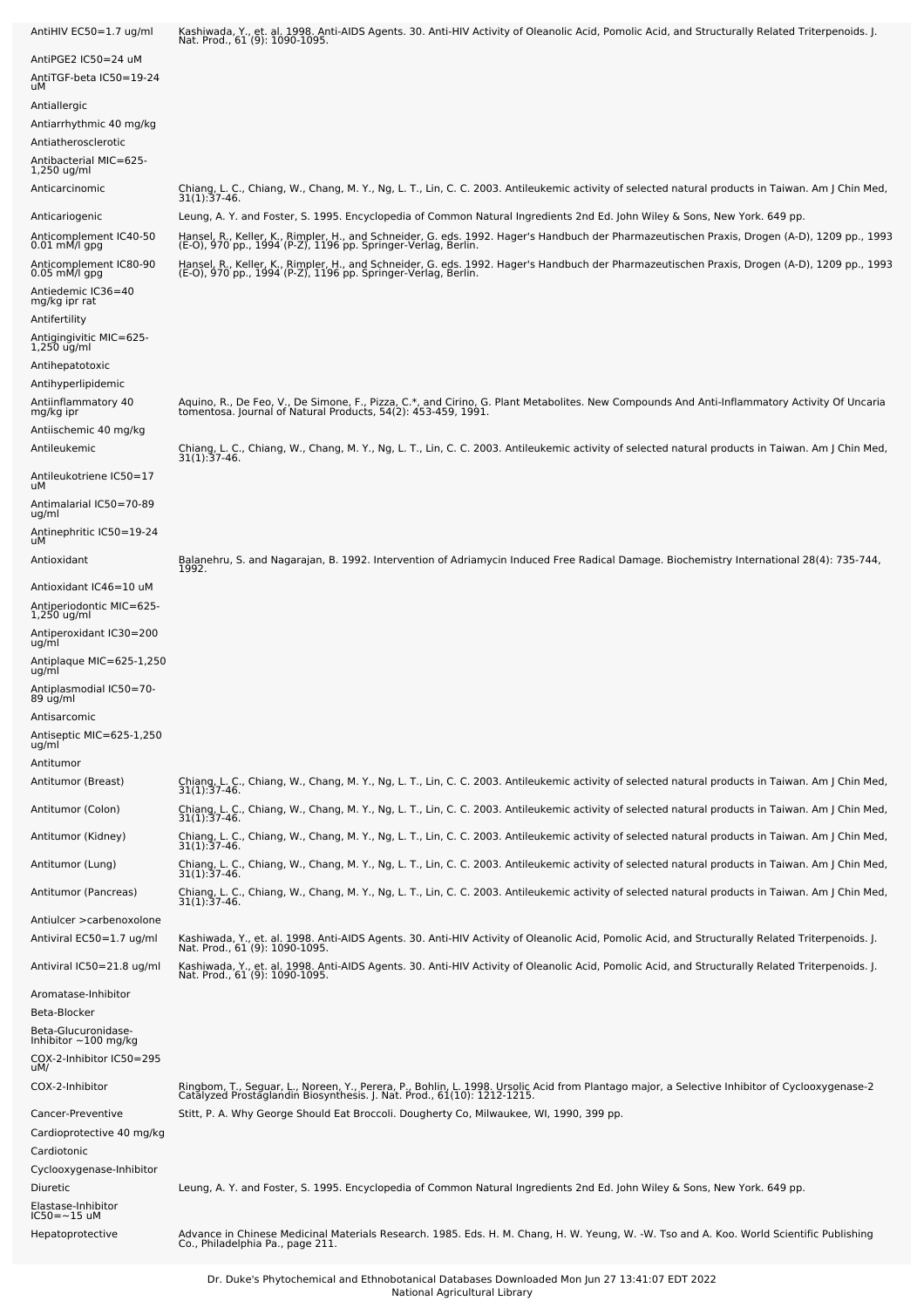| Hypolipemic                                   |                                                                                                                            |
|-----------------------------------------------|----------------------------------------------------------------------------------------------------------------------------|
| Hypotensive                                   |                                                                                                                            |
| Immunomodulator                               |                                                                                                                            |
| Leucocytogenic                                |                                                                                                                            |
| NF-kB-Inhibitor                               |                                                                                                                            |
| Phagocytotic                                  |                                                                                                                            |
| Piscicide                                     | ANON. 1948-1976. The Wealth of India raw materials. Publications and Information Directorate, CSIR, New Delhi. 11 volumes. |
| Prostaglandin-Synthesis-<br>Inhibitor igs mus |                                                                                                                            |
| Sedative                                      |                                                                                                                            |
| <b>Uterotonic</b>                             |                                                                                                                            |
| Vasopressor                                   |                                                                                                                            |
| OLEANOLIC-ACID<br>Stem                        | Zirvi, K. A., Jewers, K., Nagler, M. J. 1977. Phytochemical Investigation of Prosopis glandulosa Stems.<br>$- -$           |

|                                                      | Planta Med. Suppl. 32: 244-246.                                                                                                                                                                               |
|------------------------------------------------------|---------------------------------------------------------------------------------------------------------------------------------------------------------------------------------------------------------------|
| Activities (64)                                      |                                                                                                                                                                                                               |
| Abortifacient<br>AntiHIV IC50=21.8 ug/ml             |                                                                                                                                                                                                               |
| AntiHIV EC50=1.7 ug/ml                               | Kashiwada, Y., et. al. 1998. Anti-AIDS Agents. 30. Anti-HIV Activity of Oleanolic Acid, Pomolic Acid, and Structurally Related Triterpenoids. J.<br>Nat. Prod., 61 (9): 1090-1095.                            |
| AntiPGE2 IC50=24 uM                                  |                                                                                                                                                                                                               |
| AntiTGF-beta IC50=19-24<br>uМ<br>Antiallergic        |                                                                                                                                                                                                               |
| Antiarrhythmic 40 mg/kg                              |                                                                                                                                                                                                               |
| Antiatherosclerotic                                  |                                                                                                                                                                                                               |
| Antibacterial MIC=625-<br>1,250 ug/ml                |                                                                                                                                                                                                               |
| Anticarcinomic                                       | Chiang, L. C., Chiang, W., Chang, M. Y., Ng, L. T., Lin, C. C. 2003. Antileukemic activity of selected natural products in Taiwan. Am J Chin Med, 31(1):37-46.                                                |
| Anticariogenic                                       | Leung, A. Y. and Foster, S. 1995. Encyclopedia of Common Natural Ingredients 2nd Ed. John Wiley & Sons, New York. 649 pp.                                                                                     |
| Anticomplement IC40-50<br>0.01 mM/l gpg              | Hansel, R., Keller, K., Rimpler, H., and Schneider, G. eds. 1992. Hager's Handbuch der Pharmazeutischen Praxis, Drogen (A-D), 1209 pp., 1993<br>(E-O), 970 pp., 1994 (P-Z), 1196 pp. Springer-Verlag, Berlin. |
| Anticomplement IC80-90<br>0.05 mM/l gpg              | Hansel, R., Keller, K., Rimpler, H., and Schneider, G. eds. 1992. Hager's Handbuch der Pharmazeutischen Praxis, Drogen (A-D), 1209 pp., 1993<br>(E-O), 970 pp., 1994 (P-Z), 1196 pp. Springer-Verlag, Berlin. |
| Antiedemic IC36=40<br>mg/kg ipr rat<br>Antifertility |                                                                                                                                                                                                               |
| Antigingivitic MIC=625-<br>1,250 ug/ml               |                                                                                                                                                                                                               |
| Antihepatotoxic                                      |                                                                                                                                                                                                               |
| Antihyperlipidemic                                   |                                                                                                                                                                                                               |
| Antiinflammatory 40<br>mg/kg ipr                     | Aquino, R., De Feo, V., De Simone, F., Pizza, C.*, and Cirino, G. Plant Metabolites. New Compounds And Anti-Inflammatory Activity Of Uncaria<br>tomentosa. Journal of Natural Products, 54(2): 453-459, 1991. |
| Antiischemic 40 mg/kg                                |                                                                                                                                                                                                               |
| Antileukemic                                         | Chiang, L. C., Chiang, W., Chang, M. Y., Ng, L. T., Lin, C. C. 2003. Antileukemic activity of selected natural products in Taiwan. Am J Chin Med,<br>31(1):37-46.                                             |
| Antileukotriene IC50=17<br>uМ                        |                                                                                                                                                                                                               |
| Antimalarial IC50=70-89<br>ug/ml                     |                                                                                                                                                                                                               |
| Antinephritic IC50=19-24<br>uМ                       |                                                                                                                                                                                                               |
| Antioxidant                                          | Balanehru, S. and Nagarajan, B. 1992. Intervention of Adriamycin Induced Free Radical Damage. Biochemistry International 28(4): 735-744,<br>1992.                                                             |
| Antioxidant IC46=10 uM                               |                                                                                                                                                                                                               |
| Antiperiodontic MIC=625-<br>$1,250$ ug/ml            |                                                                                                                                                                                                               |
| Antiperoxidant IC30=200<br>ug/ml                     |                                                                                                                                                                                                               |
| Antiplaque MIC=625-1,250<br>ug/ml                    |                                                                                                                                                                                                               |
| Antiplasmodial IC50=70-<br>89 ug/ml                  |                                                                                                                                                                                                               |
| Antisarcomic                                         |                                                                                                                                                                                                               |
| Antiseptic MIC=625-1,250<br>ug/ml                    |                                                                                                                                                                                                               |
| Antitumor                                            |                                                                                                                                                                                                               |
| Antitumor (Breast)                                   | Chiang, L. C., Chiang, W., Chang, M. Y., Ng, L. T., Lin, C. C. 2003. Antileukemic activity of selected natural products in Taiwan. Am J Chin Med,<br>$31(1):37-46.$                                           |
| Antitumor (Colon)                                    | Chiang, L. C., Chiang, W., Chang, M. Y., Ng, L. T., Lin, C. C. 2003. Antileukemic activity of selected natural products in Taiwan. Am J Chin Med,<br>31(1):37-46.                                             |
| Antitumor (Kidney)                                   | Chiang, L. C., Chiang, W., Chang, M. Y., Ng, L. T., Lin, C. C. 2003. Antileukemic activity of selected natural products in Taiwan. Am J Chin Med,<br>31(1):37-46.                                             |
| Antitumor (Lung)                                     | Chiang, L. C., Chiang, W., Chang, M. Y., Ng, L. T., Lin, C. C. 2003. Antileukemic activity of selected natural products in Taiwan. Am J Chin Med,<br>31(1):37-46.                                             |
| Antitumor (Pancreas)                                 | Chiang, L. C., Chiang, W., Chang, M. Y., Ng, L. T., Lin, C. C. 2003. Antileukemic activity of selected natural products in Taiwan. Am J Chin Med,<br>31(1):37-46.                                             |
| Antiulcer > carbenoxolone                            |                                                                                                                                                                                                               |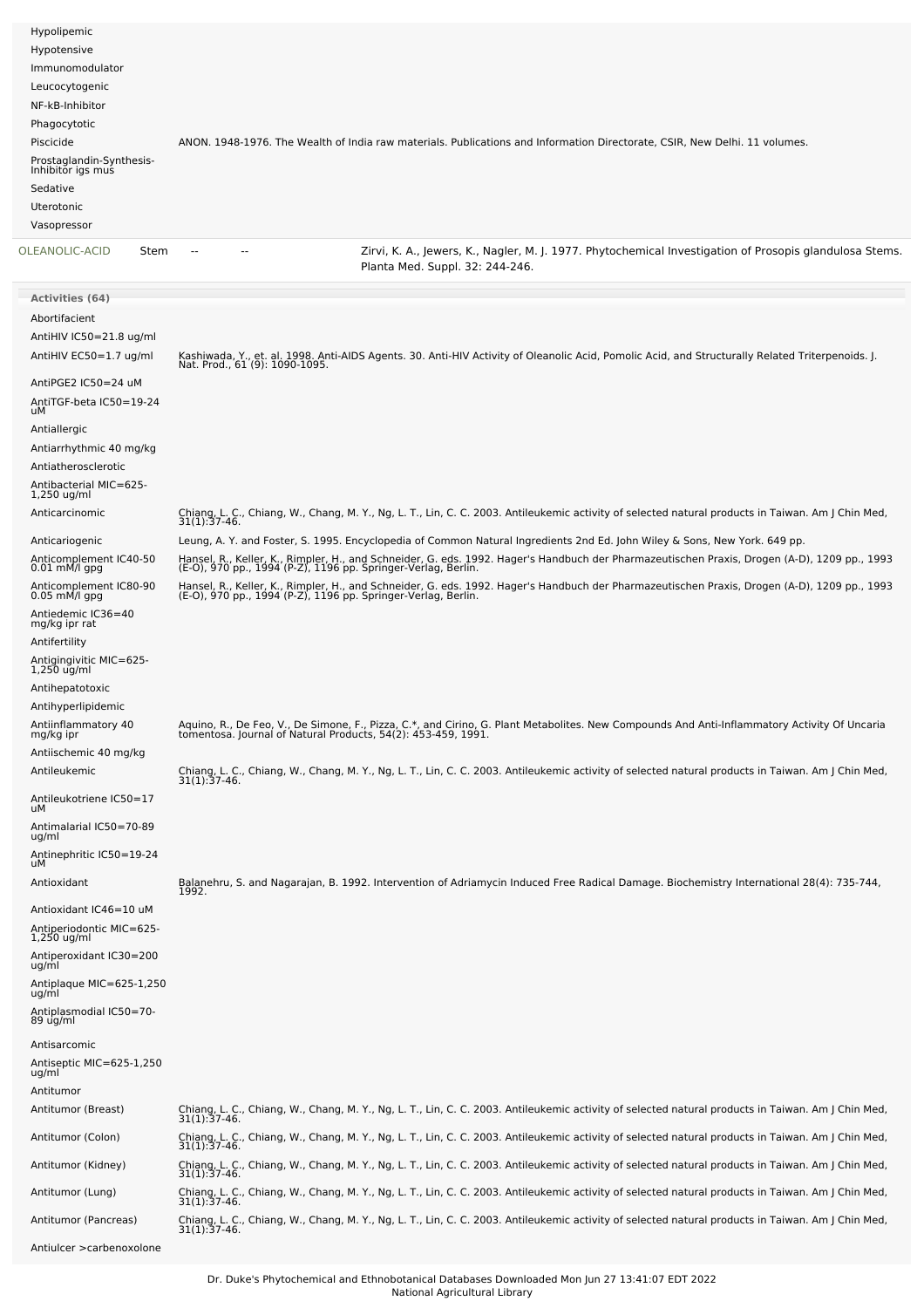| Antiviral EC50=1.7 ug/ml                                     | Kashiwada, Y., et. al. 1998. Anti-AIDS Agents. 30. Anti-HIV Activity of Oleanolic Acid, Pomolic Acid, and Structurally Related Triterpenoids. J.<br>Nat. Prod., 61 (9): 1090-1095.                                                                                             |
|--------------------------------------------------------------|--------------------------------------------------------------------------------------------------------------------------------------------------------------------------------------------------------------------------------------------------------------------------------|
| Antiviral IC50=21.8 ug/ml                                    | Kashiwada, Y., et. al. 1998. Anti-AIDS Agents. 30. Anti-HIV Activity of Oleanolic Acid, Pomolic Acid, and Structurally Related Triterpenoids. J.<br>Nat. Prod., 61 (9): 1090-1095.                                                                                             |
| Aromatase-Inhibitor                                          |                                                                                                                                                                                                                                                                                |
| Beta-Blocker                                                 |                                                                                                                                                                                                                                                                                |
| Beta-Glucuronidase-<br>Inhibitor $\sim$ 100 mg/kg            |                                                                                                                                                                                                                                                                                |
| COX-2-Inhibitor IC50=295<br>uM/                              |                                                                                                                                                                                                                                                                                |
| COX-2-Inhibitor                                              | Ringbom, T., Seguar, L., Noreen, Y., Perera, P., Bohlin, L. 1998. Ursolic Acid from Plantago major, a Selective Inhibitor of Cyclooxygenase-2<br>Catalyzed Prostaglandin Biosynthesis. J. Nat. Prod., 61(10): 1212-1215.                                                       |
| Cancer-Preventive                                            | Stitt, P. A. Why George Should Eat Broccoli. Dougherty Co, Milwaukee, WI, 1990, 399 pp.                                                                                                                                                                                        |
| Cardioprotective 40 mg/kg                                    |                                                                                                                                                                                                                                                                                |
| Cardiotonic                                                  |                                                                                                                                                                                                                                                                                |
| Cyclooxygenase-Inhibitor                                     |                                                                                                                                                                                                                                                                                |
| Diuretic                                                     | Leung, A. Y. and Foster, S. 1995. Encyclopedia of Common Natural Ingredients 2nd Ed. John Wiley & Sons, New York. 649 pp.                                                                                                                                                      |
| Elastase-Inhibitor<br>IC50=~15 uM                            |                                                                                                                                                                                                                                                                                |
| Hepatoprotective                                             | Advance in Chinese Medicinal Materials Research. 1985. Eds. H. M. Chang, H. W. Yeung, W. -W. Tso and A. Koo. World Scientific Publishing<br>Co., Philadelphia Pa., page 211.                                                                                                   |
| Hypolipemic                                                  |                                                                                                                                                                                                                                                                                |
| Hypotensive<br>Immunomodulator                               |                                                                                                                                                                                                                                                                                |
| Leucocytogenic                                               |                                                                                                                                                                                                                                                                                |
| NF-kB-Inhibitor                                              |                                                                                                                                                                                                                                                                                |
| Phagocytotic                                                 |                                                                                                                                                                                                                                                                                |
| Piscicide                                                    | ANON. 1948-1976. The Wealth of India raw materials. Publications and Information Directorate, CSIR, New Delhi. 11 volumes.                                                                                                                                                     |
| Prostaglandin-Synthesis-<br>Inhibitor igs mus                |                                                                                                                                                                                                                                                                                |
| Sedative                                                     |                                                                                                                                                                                                                                                                                |
| Uterotonic                                                   |                                                                                                                                                                                                                                                                                |
| Vasopressor                                                  |                                                                                                                                                                                                                                                                                |
|                                                              |                                                                                                                                                                                                                                                                                |
|                                                              |                                                                                                                                                                                                                                                                                |
| Shoot                                                        | 15.0<br>0.33<br>Kashiwada, Y., et. al. 1998. Anti-AIDS Agents. 30. Anti-HIV Activity of Oleanolic Acid, Pomolic Acid,<br>$\sim$<br>and Structurally Related Triterpenoids. J. Nat. Prod., 61 (9): 1090-1095.                                                                   |
| OLEANOLIC-ACID                                               |                                                                                                                                                                                                                                                                                |
| <b>Activities (64)</b><br>Abortifacient                      |                                                                                                                                                                                                                                                                                |
| AntiHIV IC50=21.8 ug/ml                                      |                                                                                                                                                                                                                                                                                |
| AntiHIV EC50=1.7 ug/ml                                       | Kashiwada, Y., et. al. 1998. Anti-AIDS Agents. 30. Anti-HIV Activity of Oleanolic Acid, Pomolic Acid, and Structurally Related Triterpenoids. J.                                                                                                                               |
| AntiPGE2 IC50=24 uM                                          | Nat. Prod., 61 (9): 1090-1095.                                                                                                                                                                                                                                                 |
| AntiTGF-beta IC50=19-24                                      |                                                                                                                                                                                                                                                                                |
| uМ<br>Antiallergic                                           |                                                                                                                                                                                                                                                                                |
| Antiarrhythmic 40 mg/kg                                      |                                                                                                                                                                                                                                                                                |
| Antiatherosclerotic                                          |                                                                                                                                                                                                                                                                                |
| Antibacterial MIC=625-<br>1,250 ug/ml                        |                                                                                                                                                                                                                                                                                |
| Anticarcinomic                                               | Chiang, L. C., Chiang, W., Chang, M. Y., Ng, L. T., Lin, C. C. 2003. Antileukemic activity of selected natural products in Taiwan. Am J Chin Med,<br>$31(1):37-46.$                                                                                                            |
| Anticariogenic                                               | Leung, A. Y. and Foster, S. 1995. Encyclopedia of Common Natural Ingredients 2nd Ed. John Wiley & Sons, New York. 649 pp.                                                                                                                                                      |
| Anticomplement IC40-50                                       | Hansel, R., Keller, K., Rimpler, H., and Schneider, G. eds. 1992. Hager's Handbuch der Pharmazeutischen Praxis, Drogen (A-D), 1209 pp., 1993                                                                                                                                   |
| $0.01$ mM/l gpg<br>Anticomplement IC80-90<br>$0.05$ mM/l gpg | (E-O), 970 pp., 1994 (P-Z), 1196 pp. Springer-Verlag, Berlin.<br>Hansel, R., Keller, K., Rimpler, H., and Schneider, G. eds. 1992. Hager's Handbuch der Pharmazeutischen Praxis, Drogen (A-D), 1209 pp., 1993<br>(E-O), 970 pp., 1994 (P-Z), 1196 pp. Springer-Verlag, Berlin. |
| Antiedemic IC36=40<br>mg/kg ipr rat                          |                                                                                                                                                                                                                                                                                |
| Antifertility                                                |                                                                                                                                                                                                                                                                                |
| Antigingivitic MIC=625-<br>1,250 ug/ml                       |                                                                                                                                                                                                                                                                                |
| Antihepatotoxic                                              |                                                                                                                                                                                                                                                                                |
| Antihyperlipidemic                                           |                                                                                                                                                                                                                                                                                |
| Antiinflammatory 40<br>mg/kg ipr                             | Aquino, R., De Feo, V., De Simone, F., Pizza, C.*, and Cirino, G. Plant Metabolites. New Compounds And Anti-Inflammatory Activity Of Uncaria<br>tomentosa. Journal of Natural Products, 54(2): 453-459, 1991.                                                                  |
| Antiischemic 40 mg/kg                                        |                                                                                                                                                                                                                                                                                |
| Antileukemic                                                 | Chiang, L. C., Chiang, W., Chang, M. Y., Ng, L. T., Lin, C. C. 2003. Antileukemic activity of selected natural products in Taiwan. Am J Chin Med, 31(1):37-46.                                                                                                                 |

Antimalarial IC50=70-89 ug/ml

Antinephritic IC50=19-24 uM

Antioxidant Balanehru, S. and Nagarajan, B. 1992. Intervention of Adriamycin Induced Free Radical Damage. Biochemistry International 28(4): 735-744, 1992.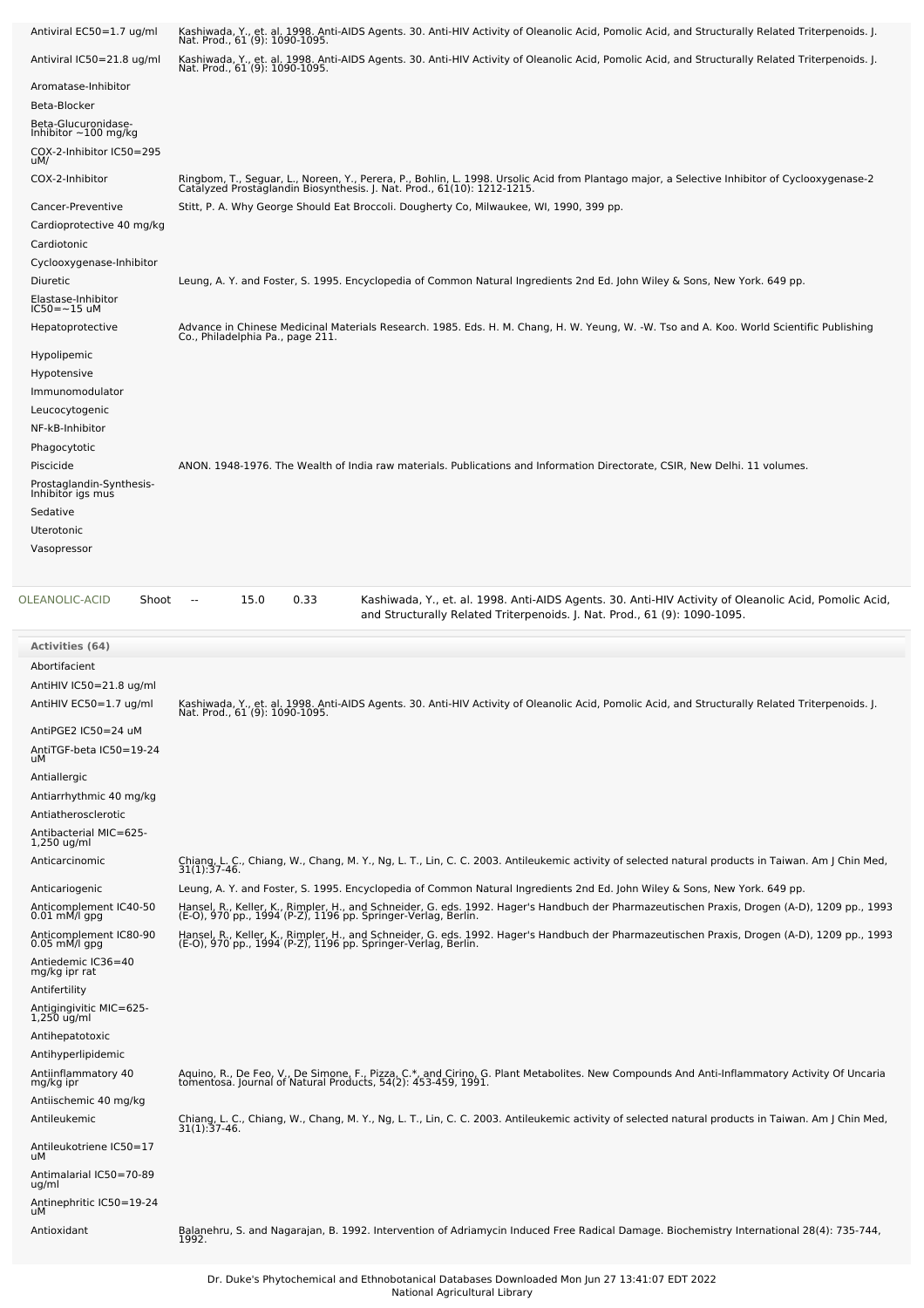| OLEIC-ACID<br>Plant                               | $\ast$                                                                                                                                                                             |
|---------------------------------------------------|------------------------------------------------------------------------------------------------------------------------------------------------------------------------------------|
| Vasopressor                                       |                                                                                                                                                                                    |
| Uterotonic                                        |                                                                                                                                                                                    |
| Sedative                                          |                                                                                                                                                                                    |
| Prostaglandin-Synthesis-<br>Inhibitor igs mus     |                                                                                                                                                                                    |
| Piscicide                                         | ANON. 1948-1976. The Wealth of India raw materials. Publications and Information Directorate, CSIR, New Delhi. 11 volumes.                                                         |
| Phagocytotic                                      |                                                                                                                                                                                    |
| NF-kB-Inhibitor                                   |                                                                                                                                                                                    |
| Leucocytogenic                                    |                                                                                                                                                                                    |
| Immunomodulator                                   |                                                                                                                                                                                    |
| Hypolipemic<br>Hypotensive                        |                                                                                                                                                                                    |
|                                                   | Co., Philadelphia Pa., page 211.                                                                                                                                                   |
| Hepatoprotective                                  | Advance in Chinese Medicinal Materials Research. 1985. Eds. H. M. Chang, H. W. Yeung, W. -W. Tso and A. Koo. World Scientific Publishing                                           |
| Elastase-Inhibitor<br>$IC50 = -15$ uM             |                                                                                                                                                                                    |
| Diuretic                                          | Leung, A. Y. and Foster, S. 1995. Encyclopedia of Common Natural Ingredients 2nd Ed. John Wiley & Sons, New York. 649 pp.                                                          |
| Cyclooxygenase-Inhibitor                          |                                                                                                                                                                                    |
| Cardiotonic                                       |                                                                                                                                                                                    |
| Cancer-Preventive<br>Cardioprotective 40 mg/kg    | Stitt, P. A. Why George Should Eat Broccoli. Dougherty Co, Milwaukee, WI, 1990, 399 pp.                                                                                            |
|                                                   | Catalyzed Prostaglandin Biosynthesis. J. Nat. Prod., 61(10): 1212-1215.                                                                                                            |
| COX-2-Inhibitor                                   | Ringbom, T., Seguar, L., Noreen, Y., Perera, P., Bohlin, L. 1998. Ursolic Acid from Plantago major, a Selective Inhibitor of Cyclooxygenase-2                                      |
| COX-2-Inhibitor IC50=295<br>uM/                   |                                                                                                                                                                                    |
| Beta-Glucuronidase-<br>Inhibitor $\sim$ 100 mg/kg |                                                                                                                                                                                    |
| Beta-Blocker                                      |                                                                                                                                                                                    |
| Aromatase-Inhibitor                               |                                                                                                                                                                                    |
| Antiviral IC50=21.8 ug/ml                         | Kashiwada, Y., et. al. 1998. Anti-AIDS Agents. 30. Anti-HIV Activity of Oleanolic Acid, Pomolic Acid, and Structurally Related Triterpenoids. J.<br>Nat. Prod., 61 (9): 1090-1095. |
| Antiviral EC50=1.7 ug/ml                          | Kashiwada, Y., et. al. 1998. Anti-AIDS Agents. 30. Anti-HIV Activity of Oleanolic Acid, Pomolic Acid, and Structurally Related Triterpenoids. J.<br>Nat. Prod., 61 (9): 1090-1095. |
| Antiulcer > carbenoxolone                         |                                                                                                                                                                                    |
| Antitumor (Pancreas)                              | Chiang, L. C., Chiang, W., Chang, M. Y., Ng, L. T., Lin, C. C. 2003. Antileukemic activity of selected natural products in Taiwan. Am J Chin Med,<br>31(1):37-46.                  |
| Antitumor (Lung)                                  | Chiang, L. C., Chiang, W., Chang, M. Y., Ng, L. T., Lin, C. C. 2003. Antileukemic activity of selected natural products in Taiwan. Am J Chin Med,<br>31(1):37-46.                  |
| Antitumor (Kidney)                                | Chiang, L. C., Chiang, W., Chang, M. Y., Ng, L. T., Lin, C. C. 2003. Antileukemic activity of selected natural products in Taiwan. Am J Chin Med,<br>$31(1):37-46.$                |
|                                                   | $31(1):37-46.$                                                                                                                                                                     |
| Antitumor (Colon)                                 | $31(1):37-46.$<br>Chiang, L. C., Chiang, W., Chang, M. Y., Ng, L. T., Lin, C. C. 2003. Antileukemic activity of selected natural products in Taiwan. Am J Chin Med,                |
| Antitumor (Breast)                                | Chiang, L. C., Chiang, W., Chang, M. Y., Ng, L. T., Lin, C. C. 2003. Antileukemic activity of selected natural products in Taiwan. Am J Chin Med,                                  |
| ug/ml<br>Antitumor                                |                                                                                                                                                                                    |
| Antiseptic MIC=625-1,250                          |                                                                                                                                                                                    |
| 89 ug/ml<br>Antisarcomic                          |                                                                                                                                                                                    |
| Antiplasmodial IC50=70-                           |                                                                                                                                                                                    |
| Antiplaque MIC=625-1,250<br>ug/ml                 |                                                                                                                                                                                    |
| Antiperoxidant IC30=200<br>ug/ml                  |                                                                                                                                                                                    |
| Antiperiodontic MIC=625-<br>$1,250$ ug/ml         |                                                                                                                                                                                    |
| Antioxidant IC46=10 uM                            |                                                                                                                                                                                    |
|                                                   |                                                                                                                                                                                    |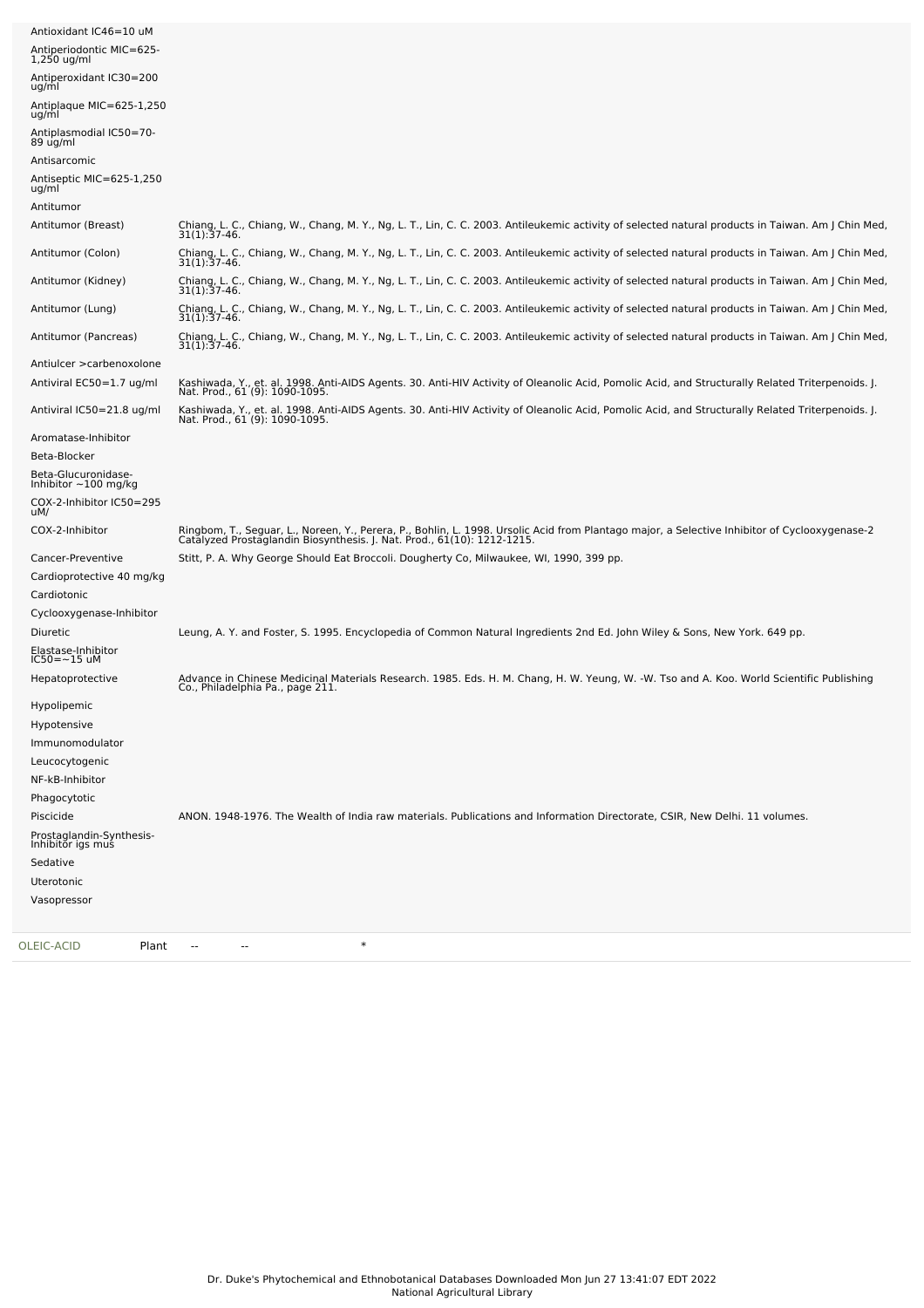| Activities (18)                      |        |                                  |                                              |                                                                                                                                                                                                          |  |  |  |
|--------------------------------------|--------|----------------------------------|----------------------------------------------|----------------------------------------------------------------------------------------------------------------------------------------------------------------------------------------------------------|--|--|--|
| 5-Alpha-Reductase-                   |        |                                  |                                              |                                                                                                                                                                                                          |  |  |  |
| Inhibitor                            |        |                                  |                                              |                                                                                                                                                                                                          |  |  |  |
| Allergenic                           |        |                                  |                                              |                                                                                                                                                                                                          |  |  |  |
| Alpha-Reductase-<br>Inhibitor        |        |                                  |                                              |                                                                                                                                                                                                          |  |  |  |
| Anemiagenic                          |        |                                  |                                              |                                                                                                                                                                                                          |  |  |  |
| Antialopecic                         |        |                                  |                                              |                                                                                                                                                                                                          |  |  |  |
| Antiandrogenic                       |        |                                  |                                              |                                                                                                                                                                                                          |  |  |  |
| Antiinflammatory<br>IC50=21 uM       |        |                                  |                                              |                                                                                                                                                                                                          |  |  |  |
| Antileukotriene-D4<br>$IC50 = 21$ uM |        |                                  |                                              |                                                                                                                                                                                                          |  |  |  |
| Cancer-Preventive                    |        |                                  |                                              | Stitt, P. A. Why George Should Eat Broccoli. Dougherty Co, Milwaukee, WI, 1990, 399 pp.                                                                                                                  |  |  |  |
| Choleretic 5 ml/man                  |        |                                  |                                              |                                                                                                                                                                                                          |  |  |  |
| Dermatitigenic                       |        |                                  |                                              |                                                                                                                                                                                                          |  |  |  |
| FLavor FEMA 1-30                     |        |                                  |                                              | Aloe Research Council - Duke writeup of non-peer reviewd book by Coats and draft by Henry                                                                                                                |  |  |  |
| Hypocholesterolemic                  |        |                                  |                                              | Spiller, G. A. 1996 (Spiller, G. A. Ed. 1996. CRC Handbook of Lipids in Human Nutrition. CRC Press. Boca Raton, FL. 233 pp.)                                                                             |  |  |  |
| Insectifuge                          |        |                                  |                                              | Jacobson, M., Glossary of Plant-Derived Insect Deterrents, CRC Press, Inc., Boca Raton, FL, 213 p, 1990.                                                                                                 |  |  |  |
| Irritant                             |        | Merck 11th Edition               |                                              |                                                                                                                                                                                                          |  |  |  |
| Percutaneostimulant                  |        |                                  |                                              | Seki, T., Toeda, C., Kawaguchi, T., Juni, K., Sugibayashi, K., and Morimoto, Y. 1990. Enhanced Transdermal Delivery of Zidovudine in Rats and<br>Human Skin. Chem. Pharm. Bull. 38(11): 3086-3089, 1990. |  |  |  |
| Perfumery                            |        |                                  |                                              | Aloe Research Council - Duke writeup of non-peer reviewd book by Coats and draft by Henry                                                                                                                |  |  |  |
| Propecic                             |        |                                  |                                              |                                                                                                                                                                                                          |  |  |  |
|                                      |        |                                  |                                              |                                                                                                                                                                                                          |  |  |  |
| PIPECOLIC-ACID                       | Leaf   |                                  |                                              | Carman, N. J., Dossaji, S. F., Mabry, T. J. 1974. A Populational Survey of Amino Acids in Prosopis<br>Species from North and South America. Biochem. Syst. Ecol. 2: 73.                                  |  |  |  |
| Activities (2)                       |        |                                  |                                              |                                                                                                                                                                                                          |  |  |  |
|                                      |        |                                  |                                              | Herbistat Jeffery B. Harborne and H. Baxter, eds. 1983. Phytochemical Dictionary. A Handbook of Bioactive Compounds from Plants. Taylor & Frost, London. 791 pp.                                         |  |  |  |
| Pesticide                            |        |                                  |                                              |                                                                                                                                                                                                          |  |  |  |
|                                      |        |                                  |                                              |                                                                                                                                                                                                          |  |  |  |
| <b>PROLINE</b>                       | Leaf   |                                  |                                              | Carman, N. J., Dossaji, S. F., Mabry, T. J. 1974. A Populational Survey of Amino Acids in Prosopis<br>Species from North and South America. Biochem. Syst. Ecol. 2: 73.                                  |  |  |  |
| <b>PROSOPENOL</b>                    | Flower | $\sim$                           | --                                           | Ahmed, N., Razaq, S. 1986. Chemical Investigation of Prosopis glandulosa Flowers. Fitoterapia 57 6:<br>457.                                                                                              |  |  |  |
| <b>PROSOPOL</b>                      | Flower | $\overline{\phantom{a}}$<br>457. |                                              | Ahmed, N., Razaq, S. 1986. Chemical Investigation of Prosopis glandulosa Flowers. Fitoterapia 57 6:                                                                                                      |  |  |  |
| <b>STIGMASTEROL</b>                  | Stem   |                                  |                                              | Zirvi, K. A., Jewers, K., Nagler, M. J. 1977. Phytochemical Investigation of Prosopis glandulosa Stems.<br>Planta Med. Suppl. 32: 244-246.                                                               |  |  |  |
| Activities (12)                      |        |                                  |                                              |                                                                                                                                                                                                          |  |  |  |
| Antihepatotoxic                      |        |                                  |                                              |                                                                                                                                                                                                          |  |  |  |
| Antiinflammatory                     |        |                                  | Lawrence Review of Natural Products, 1995    |                                                                                                                                                                                                          |  |  |  |
| Antinociceptive                      |        |                                  |                                              |                                                                                                                                                                                                          |  |  |  |
| Antiophidic 2.3 mg                   |        |                                  | Economic & Medicinal Plant Research, 5: 363. |                                                                                                                                                                                                          |  |  |  |
| ipr mus<br>Antioxidant IC33=10       |        |                                  |                                              |                                                                                                                                                                                                          |  |  |  |
| uМ                                   |        |                                  |                                              |                                                                                                                                                                                                          |  |  |  |
| Antiviral                            |        |                                  |                                              | Abid Ali Khan, M.M., Jain, D.C., Bhakuni, R.S., Zaim, M., and Thakur, R.S. 1991. Occurrence of some antiviral sterols in Artemisia annua. Plant<br>Science, 75: 161-165, 1991.                           |  |  |  |
| Artemicide                           |        |                                  |                                              |                                                                                                                                                                                                          |  |  |  |
| $LC50=110$ ppm                       |        |                                  |                                              | Jung, J.H., Pummangura, S., Chaichantipyuth, c., Patarapanich, C., and McLaughlin, J.L. 1989. Bioactive Constituents of Melodorum fruticosum.<br>Phytochemistry. 29(5): 1667-1670. 1990.                 |  |  |  |
| Cancer-Preventive                    |        |                                  |                                              | Stitt, P. A. Why George Should Eat Broccoli. Dougherty Co, Milwaukee, WI, 1990, 399 pp.                                                                                                                  |  |  |  |
| Estrogenic                           |        |                                  |                                              |                                                                                                                                                                                                          |  |  |  |
| Hypocholesterolemic<br>Ovulant       |        |                                  |                                              | Nigg, H.N. and Seigler, D.S., eds. 1992. Phytochemical Resources for Medicine and Agriculture. Plenum Press, New York. 445 pp.                                                                           |  |  |  |
| Sedative                             |        |                                  |                                              |                                                                                                                                                                                                          |  |  |  |
|                                      |        |                                  |                                              |                                                                                                                                                                                                          |  |  |  |
| TETRATRIACONTAN-<br>$1-OL$           | Stem   |                                  |                                              | Zirvi, K. A., Jewers, K., Nagler, M. J. 1977. Phytochemical Investigation of Prosopis glandulosa Stems.<br>Planta Med. Suppl. 32: 244-246.                                                               |  |  |  |
| TRIACONTAN-1-OL                      | Plant  |                                  |                                              | Abbas, S. A., Mison, P. 1984. Prosopol Structure: A Reinvestigation. Pak. J. Sci. Ind. Res. 26 3: 140-<br>141.                                                                                           |  |  |  |
| Activities (1)                       |        |                                  |                                              |                                                                                                                                                                                                          |  |  |  |
|                                      |        |                                  |                                              | Hormonal Jeffery B. Harborne and H. Baxter, eds. 1983. Phytochemical Dictionary. A Handbook of Bioactive Compounds from Plants. Taylor & Frost, London. 791 pp.                                          |  |  |  |
|                                      |        |                                  |                                              |                                                                                                                                                                                                          |  |  |  |
| TRIACONTAN-1-OL                      | Stem   |                                  |                                              | Zirvi, K. A., Jewers, K., Nagler, M. J. 1977. Phytochemical Investigation of Prosopis glandulosa Stems.<br>Planta Med. Suppl. 32: 244-246.                                                               |  |  |  |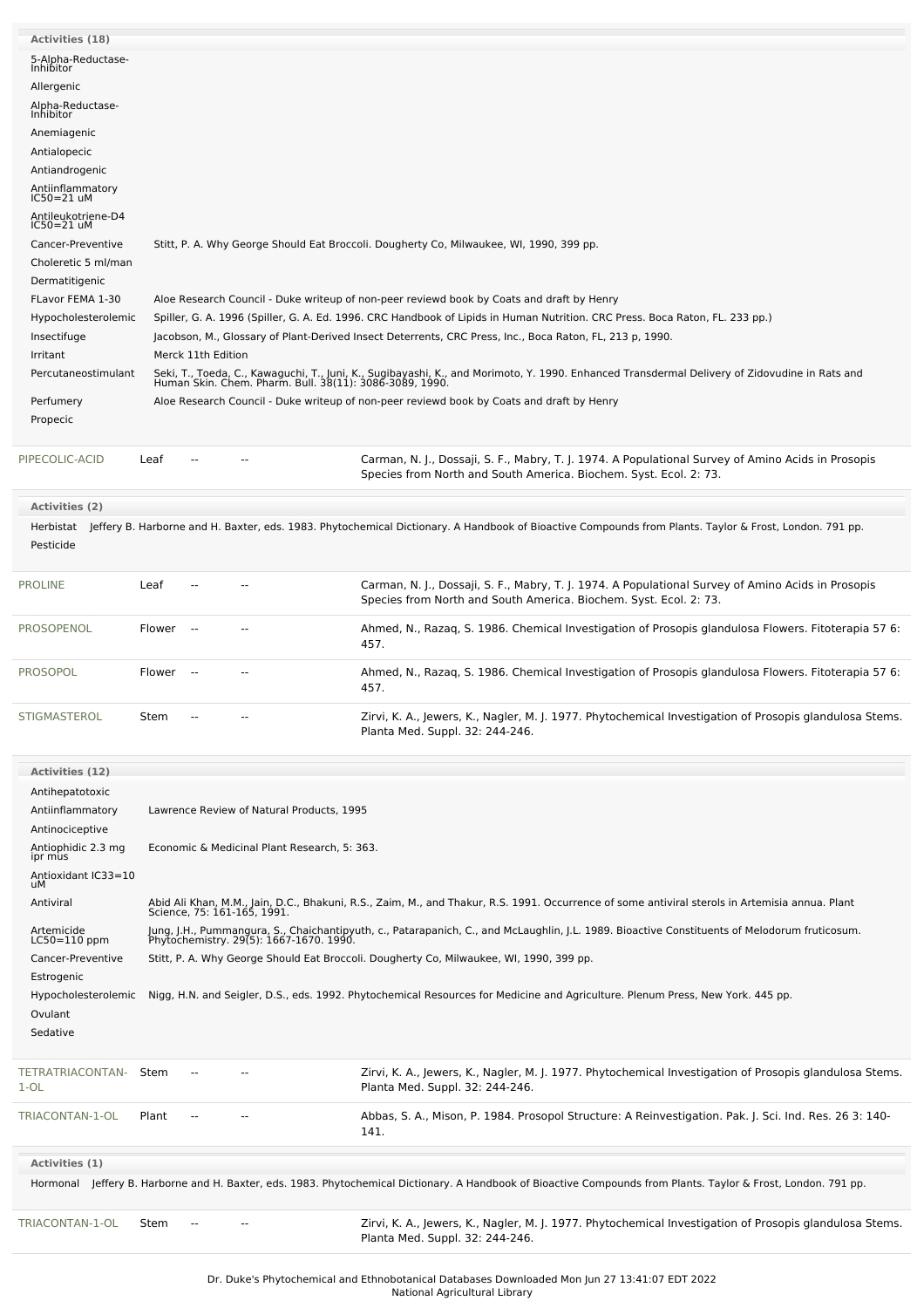#### **Activities (1)**

[TYRAMINE](file:///phytochem/chemicals/show/17637) Plant -- - - \* \*

Hormonal Jeffery B. Harborne and H. Baxter, eds. 1983. Phytochemical Dictionary. A Handbook of Bioactive Compounds from Plants. Taylor & Frost, London. 791 pp.

| TYRAMINE<br>Leaf                   |                                | $\ast$ |                                                                                                                                                                                   |
|------------------------------------|--------------------------------|--------|-----------------------------------------------------------------------------------------------------------------------------------------------------------------------------------|
| Activities (11)                    |                                |        |                                                                                                                                                                                   |
| Adrenergic                         | Merck 11th Edition             |        |                                                                                                                                                                                   |
| Antiaggregant                      |                                |        |                                                                                                                                                                                   |
| Cardiovascular 0.8 ivn cat         | O. Box 287, Caldwell NJ 07006. |        | Borchard, R. E., Barnes, C. D., and Eltherton, L. G. 1991. Drug Dosage in Laboratory Animals: A Handbook. (3rd Ed.) The Telford Press, Inc., P.                                   |
| Cardiovascular 30 mg/kg<br>scu mus | O. Box 287, Caldwell NJ 07006. |        | Borchard, R. E., Barnes, C. D., and Eltherton, L. G. 1991. Drug Dosage in Laboratory Animals: A Handbook. (3rd Ed.) The Telford Press, Inc., P.                                   |
| Hypertensive                       |                                |        | Nigg, H.N. and Seigler, D.S., eds. 1992. Phytochemical Resources for Medicine and Agriculture. Plenum Press, New York. 445 pp.                                                    |
| Insectifuge                        |                                |        | Grainge, M. and Ahmed, S., Handbook of Plants with Pest-Control Properties, John Wiley & Sons, New York, NY, 1988, 470.                                                           |
| Neurotoxic 1 mg/kg ivn<br>dog      |                                |        | Borchard, R. E., Barnes, C. D., and Eltherton, L. G. 1991. Drug Dosage in Laboratory Animals: A Handbook. (3rd Ed.) The Telford Press, Inc., P.<br>O. Box 287, Caldwell NJ 07006. |
| Pesticide                          |                                |        |                                                                                                                                                                                   |
| Sympathomimetic                    |                                |        |                                                                                                                                                                                   |
| Vasoconstrictor                    |                                |        |                                                                                                                                                                                   |
| Vasopressor                        |                                |        |                                                                                                                                                                                   |
|                                    |                                |        |                                                                                                                                                                                   |

| Activities (11)                    |                                                                                                                                                                                   |
|------------------------------------|-----------------------------------------------------------------------------------------------------------------------------------------------------------------------------------|
| Adrenergic                         | Merck 11th Edition                                                                                                                                                                |
| Antiaggregant                      |                                                                                                                                                                                   |
| Cardiovascular 0.8 ivn cat         | Borchard, R. E., Barnes, C. D., and Eltherton, L. G. 1991. Drug Dosage in Laboratory Animals: A Handbook. (3rd Ed.) The Telford Press, Inc., P.<br>O. Box 287, Caldwell NJ 07006. |
| Cardiovascular 30 mg/kg<br>scu mus | Borchard, R. E., Barnes, C. D., and Eltherton, L. G. 1991. Drug Dosage in Laboratory Animals: A Handbook. (3rd Ed.) The Telford Press, Inc., P.<br>O. Box 287, Caldwell NJ 07006. |
| Hypertensive                       | Nigg, H.N. and Seigler, D.S., eds. 1992. Phytochemical Resources for Medicine and Agriculture. Plenum Press, New York. 445 pp.                                                    |
| Insectifuge                        | Grainge, M. and Ahmed, S., Handbook of Plants with Pest-Control Properties, John Wiley & Sons, New York, NY, 1988, 470.                                                           |
| Neurotoxic 1 mg/kg ivn<br>dog      | Borchard, R. E., Barnes, C. D., and Eltherton, L. G. 1991. Drug Dosage in Laboratory Animals: A Handbook. (3rd Ed.) The Telford Press, Inc., P.<br>O. Box 287, Caldwell NJ 07006. |
| Pesticide                          |                                                                                                                                                                                   |
| Sympathomimetic                    |                                                                                                                                                                                   |
| Vasoconstrictor                    |                                                                                                                                                                                   |
| Vasopressor                        |                                                                                                                                                                                   |
|                                    |                                                                                                                                                                                   |

[URSOLIC-ACID](file:///phytochem/chemicals/show/17729) Shoot -- 145.0 -0.7 Kashiwada, Y., et. al. 1998. Anti-AIDS Agents. 30. Anti-HIV Activity of Oleanolic Acid, Pomolic Acid,

|                                           | and Structurally Related Triterpenoids. J. Nat. Prod., 61 (9): 1090-1095.                                                                                                                                                         |
|-------------------------------------------|-----------------------------------------------------------------------------------------------------------------------------------------------------------------------------------------------------------------------------------|
| <b>Activities (89)</b>                    |                                                                                                                                                                                                                                   |
| Analgesic                                 |                                                                                                                                                                                                                                   |
| AntiEBV                                   | Newall, C. A., Anderson, L. A. and Phillipson, J. D. 1996. Herbal Medicine - A Guide for Health-care Professionals. The Pharmaceutical Press,<br>London. 296pp.                                                                   |
| AntiHIV EC50=2.0 ug/ml                    | Kashiwada, Y., et. al. 1998. Anti-AIDS Agents. 30. Anti-HIV Activity of Oleanolic Acid, Pomolic Acid, and Structurally Related Triterpenoids. J. Nat.<br>Prod., 61 (9): 1090-1095.                                                |
| AntiHIV IC50=6.5 ug/ml                    | Kashiwada, Y., et. al. 1998. Anti-AIDS Agents. 30. Anti-HIV Activity of Oleanolic Acid, Pomolic Acid, and Structurally Related Triterpenoids. J. Nat.<br>Prod., 61 (9): 1090-1095.                                                |
| AntiHIV IC85=18 ug/ml                     |                                                                                                                                                                                                                                   |
| AntiHIV 6.7 uM                            |                                                                                                                                                                                                                                   |
| AntiTGF-beta IC50=6-7.5<br>uМ             |                                                                                                                                                                                                                                   |
| Antialzheimeran                           | Ringbom, T., Seguar, L., Noreen, Y., Perera, P., Bohlin, L. 1998. Ursolic Acid from Plantago major, a Selective Inhibitor of Cyclooxygenase-2<br>Catalyzed Prostaglandin Biosynthesis. J. Nat. Prod., 61(10): 1212-1215.          |
| Antiarrhythmic                            |                                                                                                                                                                                                                                   |
| Antiarthritic                             | Planta Medica, 57: A56, 1991.                                                                                                                                                                                                     |
| Antibacterial                             |                                                                                                                                                                                                                                   |
| Anticancer                                | Ringbom, T., Seguar, L., Noreen, Y., Perera, P., Bohlin, L. 1998. Ursolic Acid from Plantago major, a Selective Inhibitor of Cyclooxygenase-2<br>Catalyzed Prostaglandin Biosynthesis. J. Nat. Prod., 61(10): 1212-1215.          |
| Anticancer (Colon)                        | Ringbom, T., Seguar, L., Noreen, Y., Perera, P., Bohlin, L. 1998. Ursolic Acid from Plantago major, a Selective Inhibitor of Cyclooxygenase-2<br>Catalyzed Prostaglandin Biosynthesis. J. Nat. Prod., 61(10): 1212-1215.          |
| Anticarcinomic                            | Chiang, L. C., Chiang, W., Chang, M. Y., Ng, L. T., Lin, C. C. 2003. Antileukemic activity of selected natural products in Taiwan. Am J Chin Med,<br>$31(1):37-46.$                                                               |
| Anticariogenic                            | Leung, A. Y. and Foster, S. 1995. Encyclopedia of Common Natural Ingredients 2nd Ed. John Wiley & Sons, New York. 649 pp.                                                                                                         |
| Anticholestatic 28-100<br>mg/kg orl       | Shukla, B., Visen, P.K.S., Patnaik, G.K., Tripathi, S.C., Srimal, R.C., Dayal, R., and Dobhal, P.C. Hepatoprotective Activity in the Rat of Ursolic Acid<br>Isolated from Eucalyptus Hybrid. Phytotherapy Research 6: 74-79, 1992 |
| Anticomplement IC100<br>$0.1$ mM/l gpg    | Hansel, R., Keller, K., Rimpler, H., and Schneider, G. eds. 1992. Hager's Handbuch der Pharmazeutischen Praxis, Drogen (A-D), 1209 pp., 1993<br>(E-O), 970 pp., 1994 (P-Z), 1196 pp. Springer-Verlag, Berlin.                     |
| Anticomplement IC80-90<br>$0.05$ mM/l gpg | Hansel, R., Keller, K., Rimpler, H., and Schneider, G. eds. 1992. Hager's Handbuch der Pharmazeutischen Praxis, Drogen (A-D), 1209 pp., 1993<br>(E-O), 970 pp., 1994 (P-Z), 1196 pp. Springer-Verlag, Berlin.                     |
| Antidiabetic                              | Chemical Constituents of Oriental Herbs (3 diff. books)                                                                                                                                                                           |
| Antiedemic                                |                                                                                                                                                                                                                                   |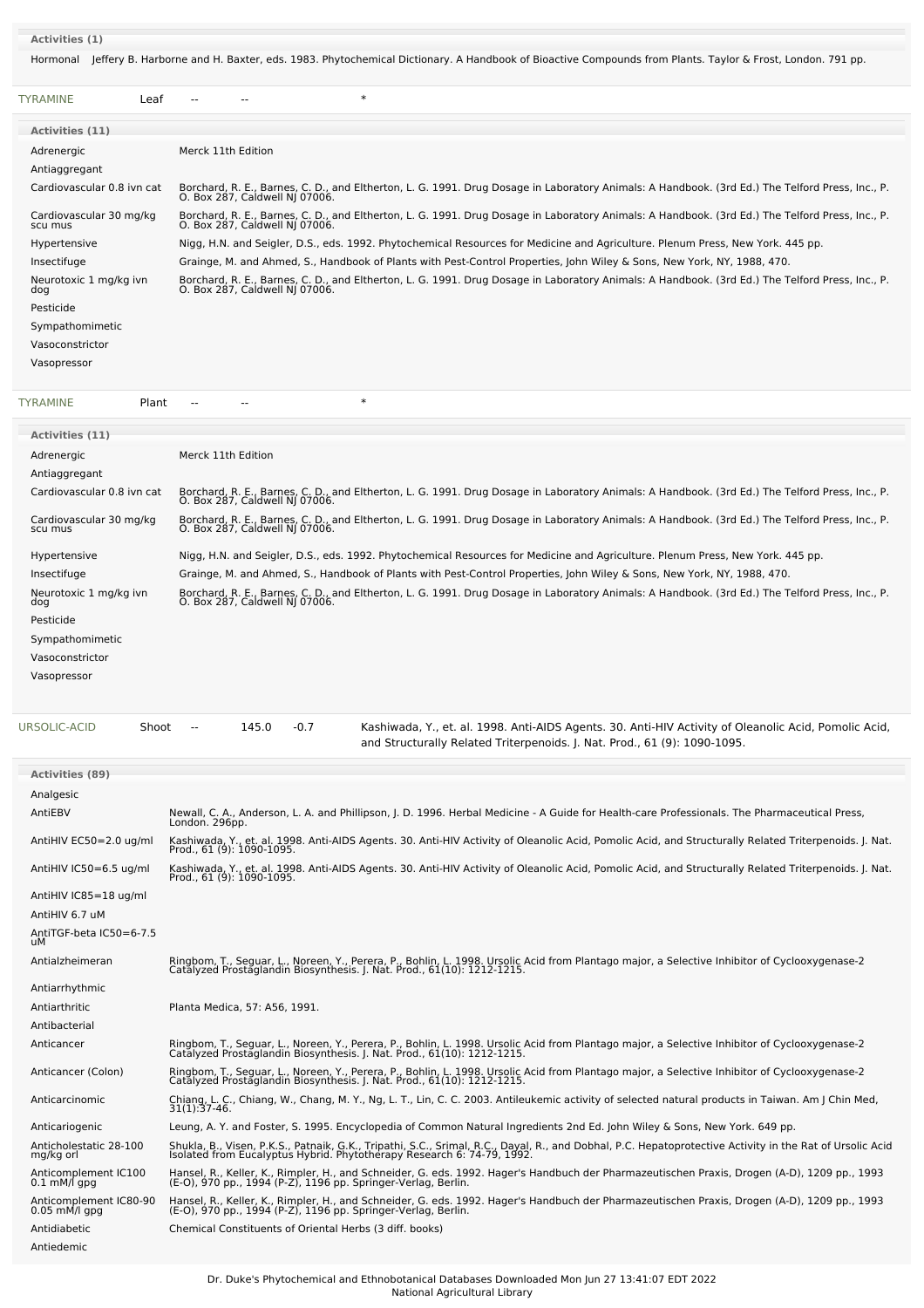| Antiescherichic<br>Antifibrosarcomic<br>$IC80=10$ uM                                                                                 |                                                                                                                                                                                                                                                                                                                                                                                                                                                                            |
|--------------------------------------------------------------------------------------------------------------------------------------|----------------------------------------------------------------------------------------------------------------------------------------------------------------------------------------------------------------------------------------------------------------------------------------------------------------------------------------------------------------------------------------------------------------------------------------------------------------------------|
| Antihepatotoxic 5-20<br>mg/kg ipr<br>Antihistaminic                                                                                  | Shukla, B., Visen, P.K.S., Patnaik, G.K., Tripathi, S.C., Srimal, R.C., Dayal, R., and Dobhal, P.C. Hepatoprotective Activity in the Rat of Ursolic Acid<br>Isolated from Eucalyptus Hybrid. Phytotherapy Research 6: 74-79, 1992.<br>Tsuruga, T., Chun, Y.-T., Ebizuka, Y., and Sankawa, U. 1991. Biologically Active Constituents of Melaleuca leucadendron: Inhibitors of Induced<br>Histamine Release from Rat Mast Cells. Chem. Pharm. Bull. 39(12): 3276-3278, 1991. |
| Antihyperlipidemic<br>Antiinflammatory 1/3<br>indomethacin<br>Antiinflammatory<br>$IC24 = 500$ mg/kg<br>Antileishmanic ED50=20<br>uМ |                                                                                                                                                                                                                                                                                                                                                                                                                                                                            |
| Antileukemic IC50=2.5-<br>17.8 ug/ml<br>Antilymphomic                                                                                | Newall, C. A., Anderson, L. A. and Phillipson, J. D. 1996. Herbal Medicine - A Guide for Health-care Professionals. The Pharmaceutical Press,<br>London. 296pp.                                                                                                                                                                                                                                                                                                            |
| Antimalarial IC50=28-37<br>ug/ml<br>Antimetastatic IC80=10<br>uМ                                                                     |                                                                                                                                                                                                                                                                                                                                                                                                                                                                            |
| Antimutagenic IC57-<br>80=80 mg/kg<br>Antinephritic IC50=6-7.5<br>uМ                                                                 |                                                                                                                                                                                                                                                                                                                                                                                                                                                                            |
| Antiobesity?<br>Antioxidant IC50=10 uM<br>Antiperoxidant IC35=200<br>ug/ml                                                           | Internat. J. Oriental Med. 16: 4.                                                                                                                                                                                                                                                                                                                                                                                                                                          |
| Antiplasmodial IC50=28-<br>37 ug/ml<br>Antiproliferative<br>$IC50 = 15 - 20$ uM<br>Antistaphylococcic                                |                                                                                                                                                                                                                                                                                                                                                                                                                                                                            |
| Antithromboxane<br>IC50=50 uM<br>Antitrypanosomic<br>Antitumor<br>Antitumor (Breast) 0.5%<br>diet                                    | Cancer Research, 54: 701, 1994.                                                                                                                                                                                                                                                                                                                                                                                                                                            |
| Antitumor (Breast)<br>IC50=15-20 uM<br>Antitumor (Cervix)                                                                            | Chiang, L. C., Chiang, W., Chang, M. Y., Ng, L. T., Lin, C. C. 2003. Antileukemic activity of selected natural products in Taiwan. Am J Chin Med,<br>$31(1):37-46.$                                                                                                                                                                                                                                                                                                        |
| Antitumor (Colon)<br>Antitumor (Lung)<br>Antitumor (Ovary)                                                                           | Chiang, L. C., Chiang, W., Chang, M. Y., Ng, L. T., Lin, C. C. 2003. Antileukemic activity of selected natural products in Taiwan. Am J Chin Med,<br>31(1):37-46.                                                                                                                                                                                                                                                                                                          |
| Antitumor (Stomach)<br>IC50=15-20 uM<br>Antitumor (brain)                                                                            |                                                                                                                                                                                                                                                                                                                                                                                                                                                                            |
| Antitumor-Promoter<br>Antiulcer                                                                                                      | Chiang, L. C., Chiang, W., Chang, M. Y., Ng, L. T., Lin, C. C. 2003. Antileukemic activity of selected natural products in Taiwan. Am J Chin Med,<br>31(1):37-46.<br>Planta Medica, 57: A56, 1991.<br>Shukla, B., Visen, P.K.S., Patnaik, G.K., Tripathi, S.C., Srimal, R.C., Dayal, R., and Dobhal, P.C. Hepatoprotective Activity in the Rat of Ursolic Acid<br>Isolated from Eucalyptus Hybrid. Phytotherapy Research 6: 74-79, 1992                                    |
| Antiviral IC85=18 ug/ml<br>Aromatase-Inhibitor<br>Beta-Blocker<br>Beta-Glucuronidase-<br>Inhibitor ~100 mg/kg<br>CNS-Depressant      |                                                                                                                                                                                                                                                                                                                                                                                                                                                                            |
| COX-2-Inhibitor<br>IC50=130 uM/<br>Cancer-Preventive<br>Candidicide<br>Cardioprotective                                              | Stitt, P. A. Why George Should Eat Broccoli. Dougherty Co, Milwaukee, WI, 1990, 399 pp.                                                                                                                                                                                                                                                                                                                                                                                    |
| Cardiotonic<br>Choleretic 5-20 mg/kg orl                                                                                             | Shukla, B., Visen, P.K.S., Patnaik, G.K., Tripathi, S.C., Srimal, R.C., Dayal, R., and Dobhal, P.C. Hepatoprotective Activity in the Rat of Ursolic Acid<br>Isolated from Eucalyptus Hybrid. Phytotherapy Research 6: 74-79, 1992                                                                                                                                                                                                                                          |
| Cyclooxygenase-Inhibitor                                                                                                             | Ringbom, T., Seguar, L., Noreen, Y., Perera, P., Bohlin, L. 1998. Ursolic Acid from Plantago major, a Selective Inhibitor of Cyclooxygenase-2<br>Catalyzed Prostaglandin Biosynthesis. J. Nat. Prod., 61(10): 1212-1215.                                                                                                                                                                                                                                                   |
| Cytotoxic 50 ppm<br>Cytotoxic ED50=3.75<br>ug/ml<br>Cytotoxic 7.2 uM<br>Diuretic<br>Elastase-Inhibitor<br>IC50=~15 uM                |                                                                                                                                                                                                                                                                                                                                                                                                                                                                            |
| Hepatoprotective 1-100<br>ug/ml                                                                                                      |                                                                                                                                                                                                                                                                                                                                                                                                                                                                            |